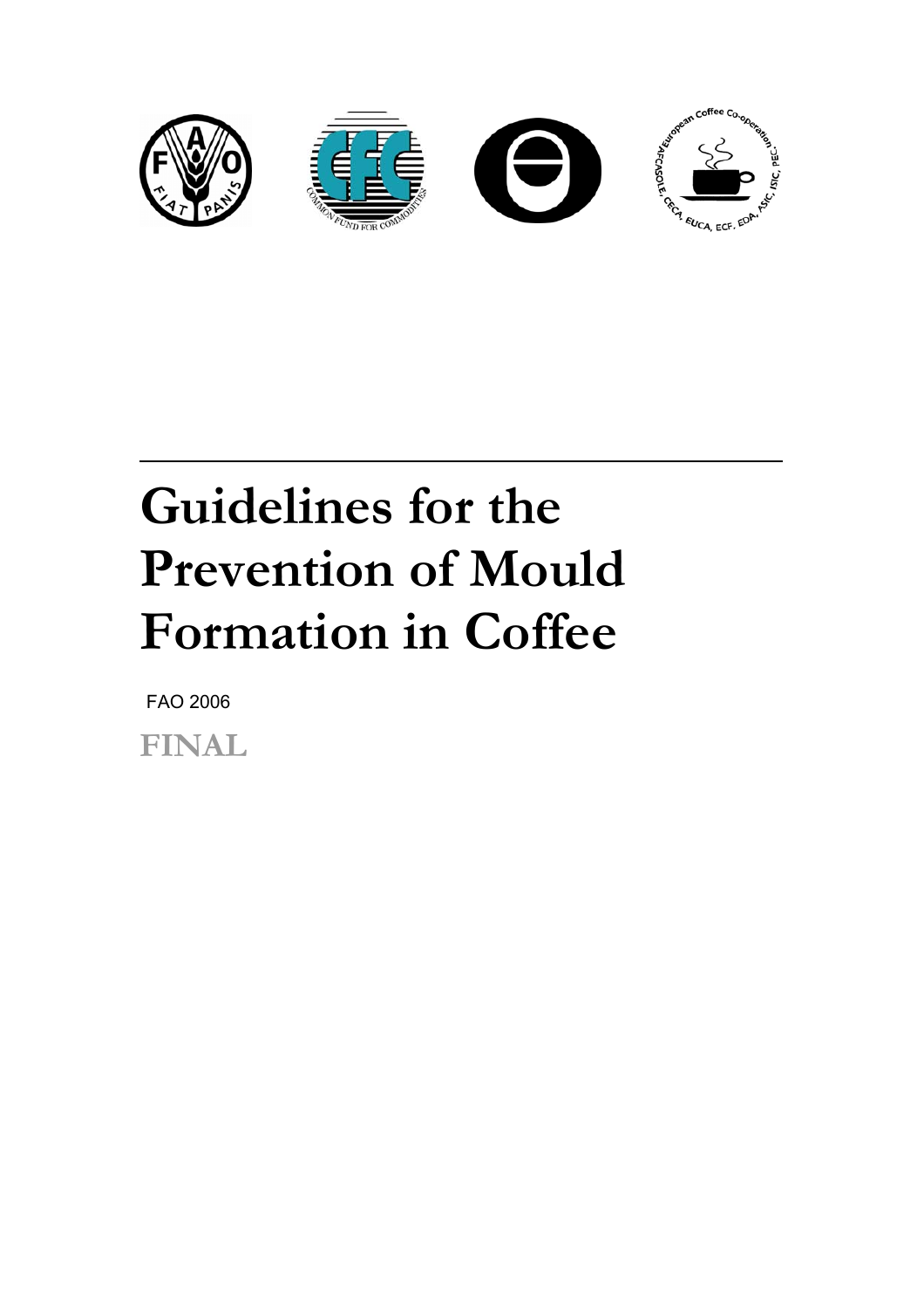# **Table of Contents**

|                | $1 \quad$ |  |
|----------------|-----------|--|
| $\overline{2}$ |           |  |
| 3 <sup>1</sup> |           |  |
| 4              |           |  |
|                | 4.1       |  |
|                | 4.2       |  |
|                | 4.3       |  |
|                |           |  |
|                | 4.4       |  |
|                | 4.5       |  |
|                | 4.6       |  |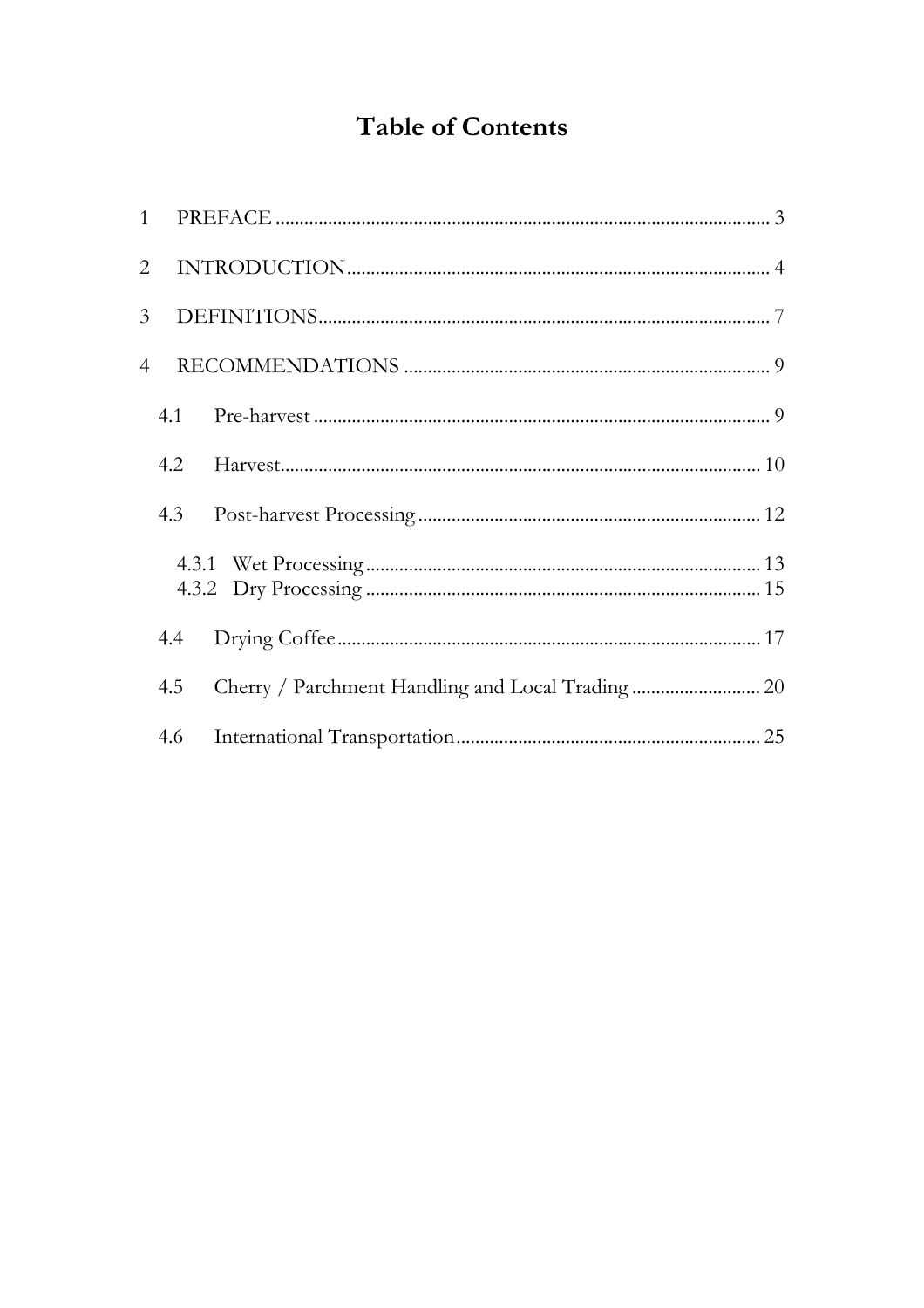# <span id="page-2-0"></span>**1 PREFACE**

In a commodity like coffee where it is important to retain diversity in flavour and where sensory quality can create value, any code of practice must respect the differing traditional production methods. Of course, practices that can be shown to compromise public health must not be permitted, but beyond this benchmark there are few if any practices without safe alternatives. However, there are restraints on acceptance of potential solutions to identified problems such as the limited capital of small farmers, remoteness from support and marketing institutions, lack of financial incentive for change and the inertia of habit borne of long tradition.

These guidelines interpret and incorporate scientific findings into practical guidance. The studies themselves can be found in the supporting documentation. There is no intention or desire to strictly codify practice into narrow limits, a futile pursuit, in any case, given the diversity of practice and the essential variety and good quality of the product of these practices.

These guidelines are not intended for the direct use of every stakeholder, rather they aim to provide concerned authorities with the basis for developing national guidelines or codes of practice specifically tuned to their respective sector.

The first objective of these guidelines is to characterise factors associated with each production step throughout the 'coffee chain' that could contribute to the problem of OTA contamination, explain their relevance in different situations and propose means for their control. Recommendations, and the contra-indications of poor practice, need to be specific enough so that the concerned authority or stakeholder can develop his own solution appropriate to his circumstances.

It is not enough for the advice to be correct and practical, and the intention to apply it solid. As much thought must be given to how it will be implemented and assured in the day-to day rush that envelops any production system at the height of the harvest period. Successful implementation is tied to understanding how to structure and manage an operation. Providing advice on a safety/quality management system to aid the implementation forms the second objective of these guidelines.

These guidelines, and national guidelines or codes of practice that should be derived from them, will form the basis of national programmes for the reduction of OTA contamination in coffee. Concerned institutions must develop effective programmes of training to support the implementation of national guidelines. Policy-makers must ensure that regulatory and other relevant policies are consistent with achieving widespread stakeholder compliance with the recommended practices.

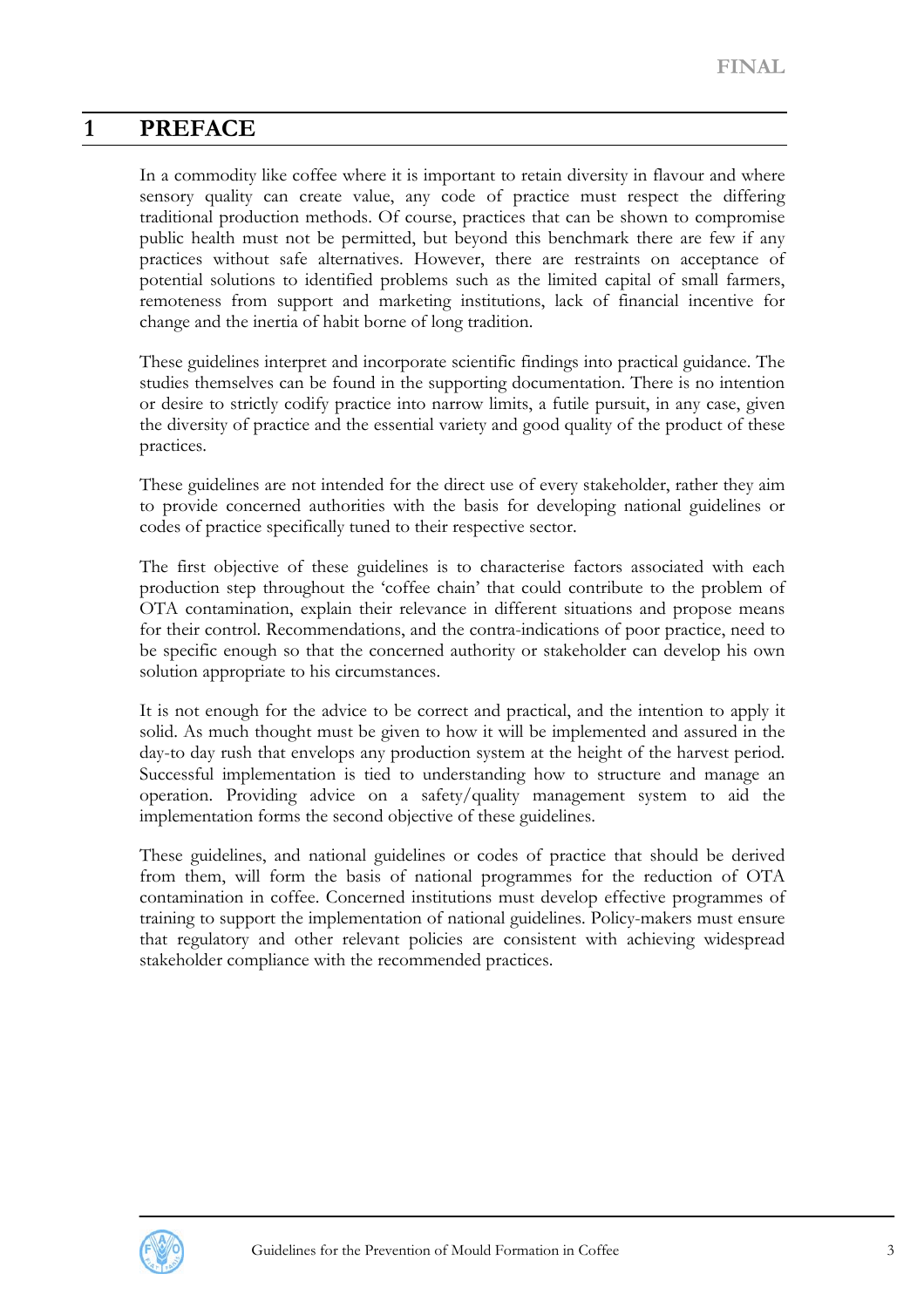# <span id="page-3-0"></span>**2 INTRODUCTION**

OTA is a chemical product of the growth of a few specific fungi. It occurs where certain micro-fungi capable of producing it occur in concert with the conditions they require for growth and biosynthesis of this chemical for enough time for the product to accumulate. Fungal contamination along the coffee chain can impart a smell or taste to the product. However, the specific kinds of fungi involved in these taints are not the same as those involved in OTA production, so the causes of OTA remain essentially invisible.

Compared to staple crops, coffee has some advantages. Perhaps the most significant is the limited extent to which it is subject to pest attack in storage. Birds and rodents do not eat the seeds and only one significant insect, the coffee weevil *Araecerus fasciculatus*, attacks the dry product (Hill and Waller, 1988). In fact, the bulk of the carbon in coffee seeds is in fairly refractile forms such as the poly-mannan carbohydrate storage material, cellulose and pectin and allied to the high phenolic content of coffee probably restricts the diversity and rate of fungal spoilage. Importantly, there are no significant current alternative uses for coffee aside from human consumption as a beverage or flavour in other processed products.

However, fungal and bacterial spoilage does occur and though the almost universal use of high-temperature roasting before consumption means that food poisoning bacteria present a negligible risk to public health nor are the poly-peptide enterotoxins some produce likely to be sufficiently heat-stable to persist in the roasted product. Toxins produced by fungi, however, are known to survive roasting and present a potential hazard. Ochratoxin A (OTA) and to a lesser extent aflatoxin, both produced by species of the fungus Aspergillus in coffee (M. Nakajima, *et. al.*, 1997; C. P. Levi, 1980; I. Studer-Rohr, *et. al.*, 1995; H. Tsubouchi *et. al.*, 1984), can occur in raw and roasted coffee beans.

Practices that restrict the development of certain fungi tend also to preserve quality in both sensory and safety terms. The two specific tools available are, 1) managing water availability from the beginning of drying onward, and 2) facilitating the development of competitive micro-organisms and restrictive growth conditions that are not prejudicial to quality, before this point.

There are predominantly two commercial species and some inter-specific crosses used in coffee production. *Coffea arabica* (arabica coffee) requires a wet tropical highlands climate at altitudes between 600 and 1600m. *Coffea canephora* (robusta coffee) can be grown at sea level but it too is often grown in wet tropical highlands. The vigour and disease resistance of robusta is superior to arabica.

Although the chromosome number of these two species is different, crosses can be forced, and at least one spontaneous cross is known. Such crosses are primarily used to back-cross with arabica to improve disease resistance in arabica and most commercial arabica, outside of Ethiopia, are of this type. However, two inter-specific hybrids, 'arabusta' and 'congusta' the latter a robusta and *Coffea congensis* cross, are grown and marketed to a limited extent.

Robusta's vigour means that production costs are less than arabica, but its value is also considerably less. The bulk of robusta coffee is used in soluble coffee production but there is a small outlet in the speciality coffee market, especially for the wet-processed product.

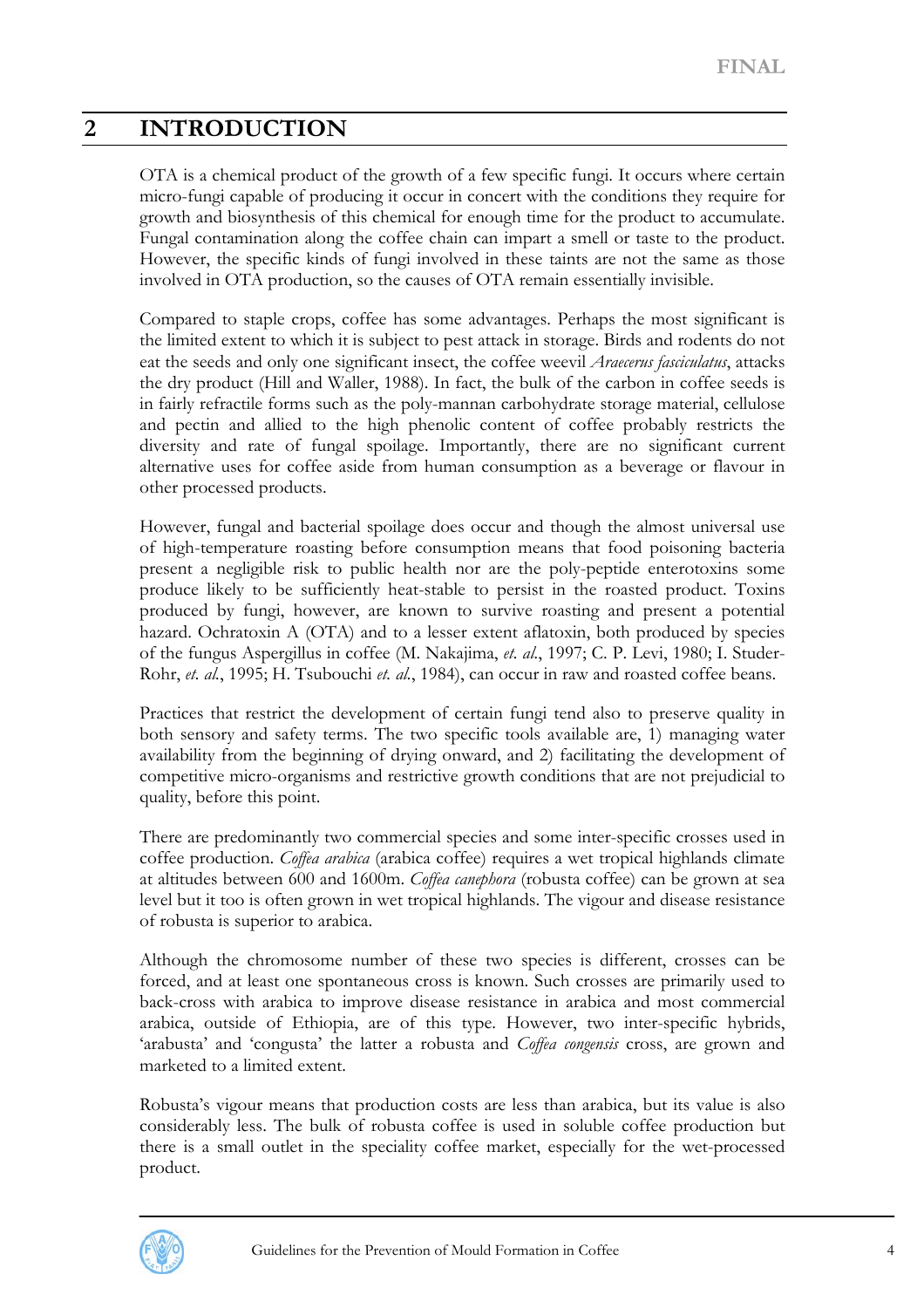The commercial product is the seed and these are formed, usually, two per each small cherry-like fruit which are referred to as 'cherries'. The fruit is borne in either tight (robusta) or loose (arabica) bunches at the nodes of side branches. Both commercial species are large bushes and many commercial varieties have been selected for dwarfing character to simplify harvest which is done primarily by hand.

Processing is conducted on the farm with the overall objective of stabilising the product (the seeds) by drying to a level where microbial deterioration is prevented. This may involve prior separation of the product from the fruit tissues. Once dried, the coffee can be stored and transported and will also be 'cured', a series of steps that may include sizing (grading), sorting, polishing, cleaning and sacking. The commercial value of coffee is vested in its taste characteristics so the preservation of these qualities is central to processing methods.

There are two generic systems of coffee processing: wet processing and dry or natural processing. The dried product of the first is 'parchment coffee' which is the seed enclosed in the inner integument or endocarp and the dried product of the second is the seed enclosed in the complete dried fruit tissue. Parchment coffee has a higher market value, but is more expensive to produce, and has different sensory qualities than cherry coffee. Most robusta coffee is produced as cherry coffee, most arabica coffee is produced as parchment coffee, but with important regional exceptions. There is a limited market for washed robusta in the speciality market and arabica cherry is an essential component of espresso-style blends.

In wet processing, equipment is used to split the seeds out of the fruit, generating a significant by-product, 'pulp', the skin and part of the 'mucilage' (mesocarp) of the fruit, The main product is 'parchment' coated thickly with mucilage. The parchment is traditionally fermented in order to degrade the mucilage so that it can be easily washed but it can also be removed immediately by machine. After removal of the mucilage, the parchment is dried, usually by sun drying on cement, brick terrace or tables. There are many variations and technological innovations to this generic scheme but it is beyond the scope of this treatment to describe these.

In dry or natural processing, the fruit is laid directly out to dry in the sun with or without a step to separate floating cherries from sinking ones. Bare soil, cement, brick, bamboo mat and tarpaulin are all surfaces that are commonly used for sun drying. By this method, the separation of the fruit tissues from the seeds is accomplished later, in the dry state, generating a significant by-product: dried fruit tissue or hull. The hulling step is usually done on-farm or the hull is returned to the farm.

Though sun-drying is the most common drying method for coffee, mechanical drying is important in some regions, particularly in more capitalised sectors. Even here, sun drying is normally used for a significant part of the drying period since most mechanical dryers are designed to handle coffee with an initial water content of 35 - 40% mc (wb) from initial values of 60% or more.

Although the occurrence of OTA in coffee was reported in the 1970's, it did not become a public health concern until a revision of its mode of action was mooted in the 1990's. Although not proven, there was evidence published that OTA was a genotoxic carcinogen, like aflatoxin. The practical significance of this, if true, is that any exposure to OTA, increases risk of, in the case of OTA, kidney cancer. The accepted guidance for

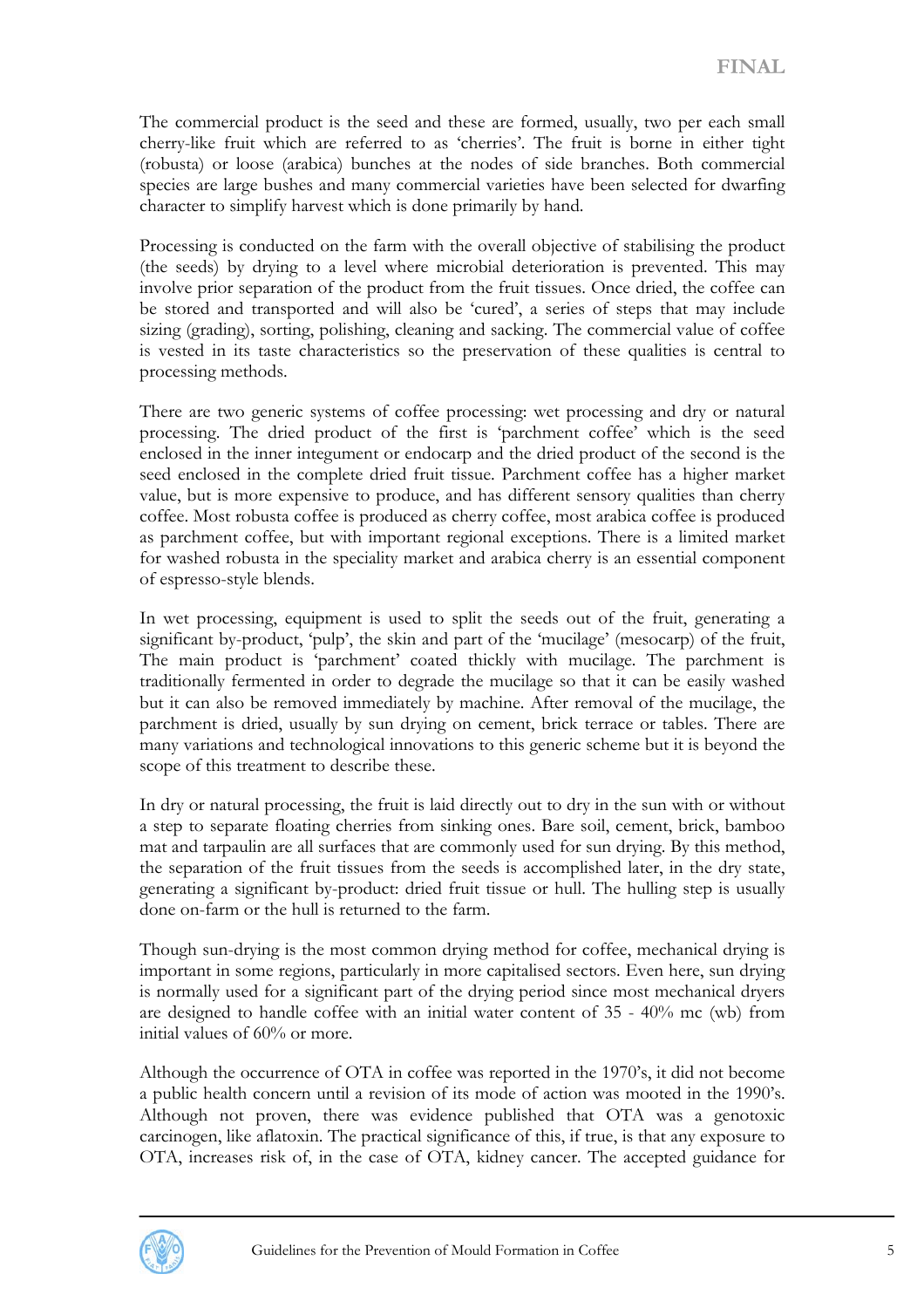genotoxic agents is to reduce their occurrence to a level that is 'as low as reasonably achievable (ALARA)'.

OTA is a heat-stable mould metabolite produced by a proportion of isolates of a few species in the genera of *Aspergillus* and *Penicillium*. In coffee, only *Aspergillus* species in the ochre and niger sections are involved. The toxin is produced by a growing mycelium within certain physical restrictions of water activity, nutrition and temperature and these provide the potential areas of control. Most commercial samples do not contain detectable OTA with a current detection limit of  $0.1 - 0.5 \mu g/kg$  (= ppb) depending on the method in use. Of positive samples, most fall below 5ppb and anything above 20ppb is considered exceptionally high.

While these guidelines focus on reduction of OTA contamination, which is the primary food safety issue in the production of green coffee, industry food safety programmes must also effectively manage other potential hazards in the production, processing and handling of coffee.

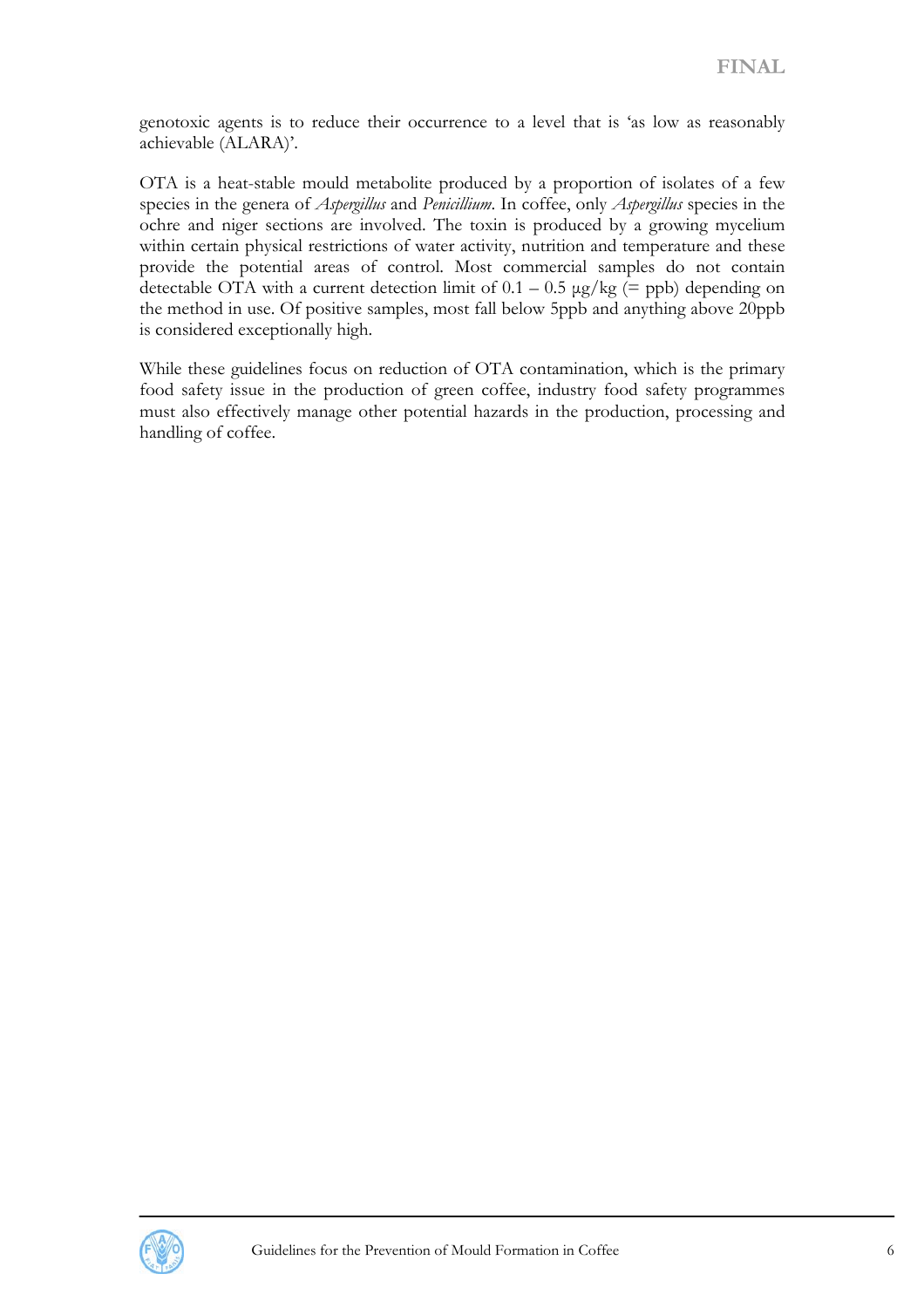# <span id="page-6-0"></span>**3 DEFINITIONS**

**Bóia:** Cherry coffee separated by virtue of it being positively buoyant in water applied to a one-pass stripping harvest system where there is abundant tree-dried cherry.

**Cherry (or Coffee cherry):** The complete fruit of the coffee tree, can be either fresh or dry

**Conditioning:** The storage of dried beans in ventilated bins to achieve an even moisture content within the bulk of the coffee.

**Conditioning bin:** Large wire-mesh holding bins usually of 1 x 1 x 3m (or larger) that are used for conditioning coffee. Modern designs incorporate fan ventilation.

**Curing:** The final stage of preparing coffee, known as 'curing', usually takes place just before the coffee is sold for export. Coffee passes through a number of operations that may include cleaning, polishing, screening, sorting and grading.

**Defects:** The collective name for common but undesirable particles found in bulk green coffee. Defects can include various types of beans, or parts of beans, fruit tissue and foreign matter. Numerous terms are used to describe the various defects that can be present in both green/raw and roasted coffee beans, and sometimes these are used in some producing countries and not others. In general, bean defects are caused by faulty processing, pest damage, or inclement climatic conditions leading to poor fruit development. Defects are given a weighted value to assist in the classification and grading of coffee lots under various national and international systems.

Dry processing: Treatment consisting of drying coffee cherries to give husk coffee, followed by mechanical removal of the dried pericarp to produce green coffee. The product is called 'cherry coffee', 'unwashed coffee' or 'natural coffee'.

**Floats coffee:** Cherry coffee separated by virtue of it being positively buoyant in water applied to selectively picked coffee the vast majority of which is ripe or immature.

**Gleaning (or Sweeping):** Applies to the collection of coffee fruit found lying on the ground beneath coffee bushes, having either become detached during harvest or abscised during development. 'Gleanings' is the collective term for coffee collected in this manner.

**Green coffee bean:** The dried seed of the coffee plant, separated from non-food tissues of the fruit. Coffee is exported in this form.

**Hull:** The dried endocarp of the coffee fruit.

**Husk:** Waste material resulting from the hulling of parchment or dry cherry coffee, made up of the dried pulp and outer covering of the parchment.

**Mbuni (or Buni):** Cherry coffee that has been separated from selectively harvested fruit based on visual criteria such as evidence of CBD or CBB attack or being at a non-ripe stage of maturity (**Note:** 'Bun' or 'Buni' is also the generic name for coffee in Ethiopia, and is not to be confused with 'mbuni').

**Mechanical drying:** Any of several drying technologies where heat is provided from combustion of a fuel.

**Mechanical washing:** Any of the mechanical methods for removing the mucilaginous mesocarp from the surface of the parchment, taking place after pulping without a fermentation step.

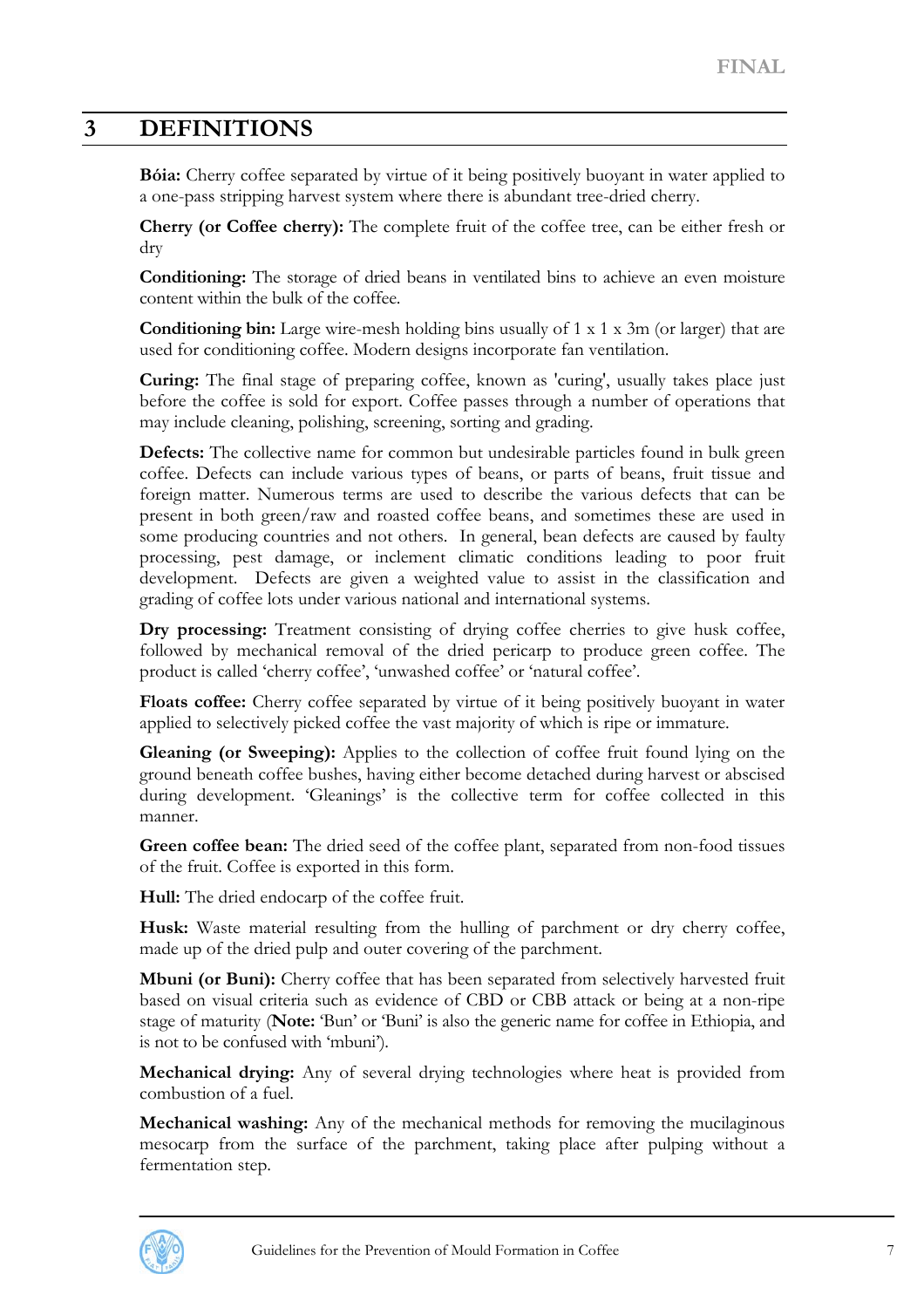**Mucilage:** Common word to describe the fruit mesocarp, an intermediate layer of tissues between the epicarp and the endocarp (parchment). It consists mainly of pectinaceous mucilage and pulp.

**Naked beans:** Parchment coffee that has been partly or entirely peeled of its parch during pulping and/or washing.

**Natural processing:** See 'Dry processing'.

Parchment (or Parch): Common word to describe the endocarp of the coffee fruit. It lies between the fleshy part (or pulp) of the cherry and the silver skin. This is the thin, crumbly paper-like covering that is left on wet-processed coffee beans after pulping and fermentation. Subsequently removed during hulling.

**Parchment coffee (or Pergamino):** Wet-processed beans after pulping, dried to about 12% moisture content, but before hulling has removed their hard outer covering (the endocarp/parchment).

**Processing:** Steps involving the transformation of harvested coffee fruits to a dry and stable condition.

**Pulp:** The fleshy outer layer of the mesocarp, directly beneath and including the skin, removed with a pulping machine

**Pulping:** Mechanical treatment used in wet processing to remove the exocarp and as much of the mesocarp as possible

**Wet process (or Wet processing):** A method of processing coffee cherries into dried pergamino/parchment coffee. Treatment consists of mechanical removal of exocarp in the presence of water, removal of all the mesocarp by fermentation or other methods, and washing followed by drying to produce parchment coffee which is subsequently stripped of its parchment to produce green coffee.

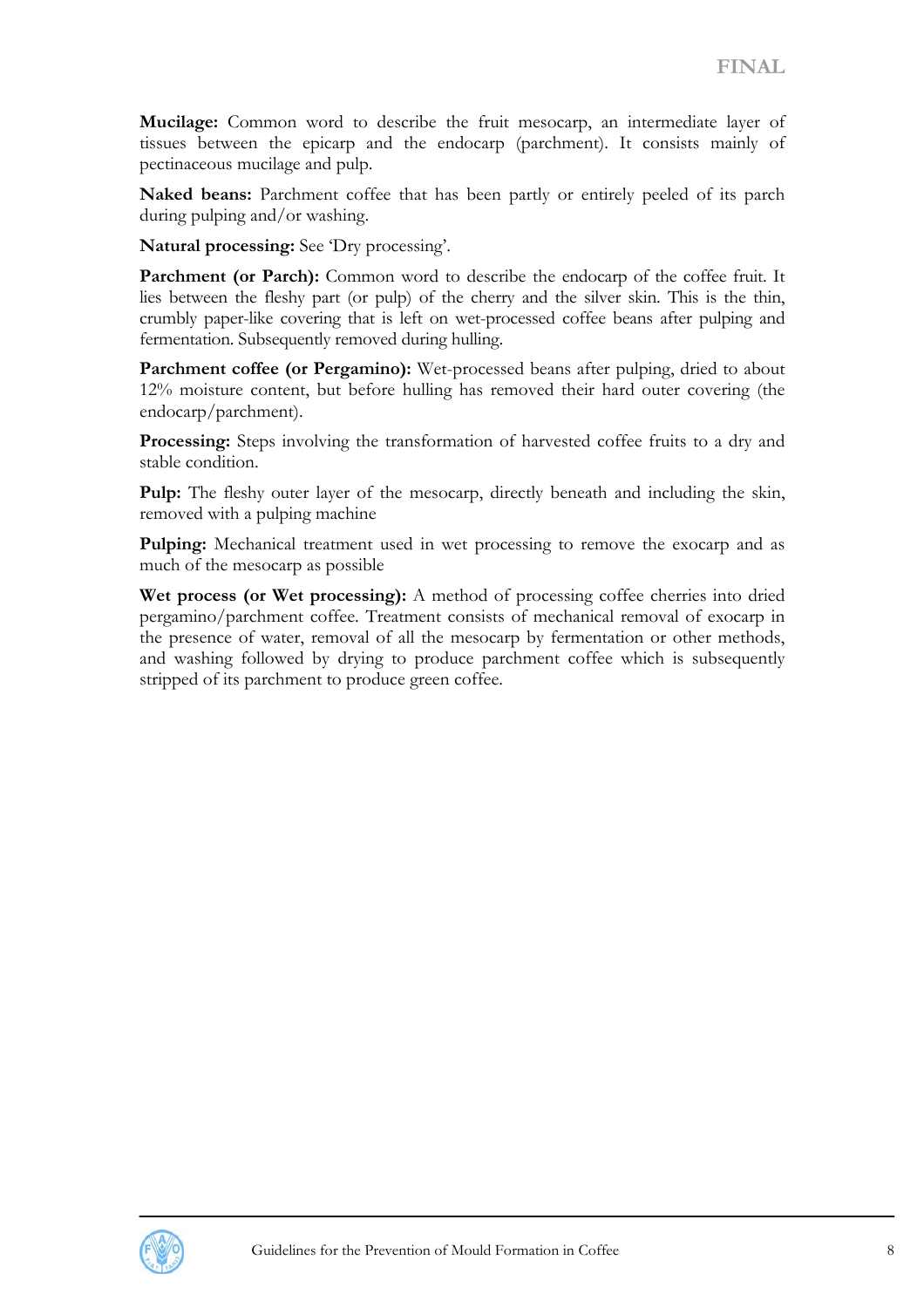# <span id="page-8-0"></span>**4 RECOMMENDATIONS**

#### **4.1 Pre-harvest**

There are serious fungal pathogens of coffee but fungi in general, and OTA-producing fungi in particular, are not responsible for plant disease. Many are or can be involved in fruit spoilage and several of these can grow and survive in viable, healthy seeds. Microorganisms form a natural part of the plant, inside and out, and in the healthy plant there is a balance between these commensal organisms and the plant itself. There is good evidence now that infection of the seed by OTA-producing fungi can take place in the orchard and grow enough to produce OTA by the time of harvest. Further work is required to better understand the factors that lead to this contamination.

There are two documented infection routes: introduction through the flower producing no sign of this infection; introduction by casual carriage of spores into the bean on coffee berry borers (CBB) (*Hypothenemus hampei*) producing obvious signs, a hole in the cherry and one or more tunnels in the bean. More mature and dryer fruit and production byproducts (husk and pulp) can contain increased levels of the spores and mycelium of OTA-producing species.

It is logical that contamination of the bean by growth of superficial mould through the fruit can occur. The relative importance of this mechanism in bean contamination in the orchard was not systematically evaluated, but mycological analysis did not demonstrate a correlation of fruit with bean contamination. If cherries become detached and reside on the ground, contamination and growth through the fruit is more likely. This process requires time but in the field, generally, the history of fallen fruit cannot be known. Fruit becomes detached through inclement weather, higher animals feeding on the fruit, disease or stress-induced abscission or accidentally through other farm activities such as weeding or spraying.

These considerations lead us to recommend practices designed to minimise spore load from OTA-producing fungi in the orchard, to minimise CBB occurrence and to ensure the vigour of the coffee trees so to minimise development of fungi residing within the tree and its fruit.

- 1. Use plant material from manual weeding to improve soil texture and fertility. Coffee production by-products can also be used but should first be composted until the material has reached a friable condition, requiring 3-6 months depending on temperature and moisture conditions. Avoid applying organic material during or just prior to flowering.
- 2. Do not use overhead irrigation around the flowering period. This could augment normal spore dispersal rates and increase the chance of infection of beans by OTA producers.
- 3. Clean the orchard of fallen cherries, especially in the off-season, and deploy alcohol traps for CBB control especially in the run-up to and throughout harvesting and processing. Programmes of integrated pest management (IPM) should be promoted.
- 4. Employ horticultural practices that contribute to vigorous trees: weeding; pruning; fertilization, pest and disease control; etc. In selecting a pruning system,

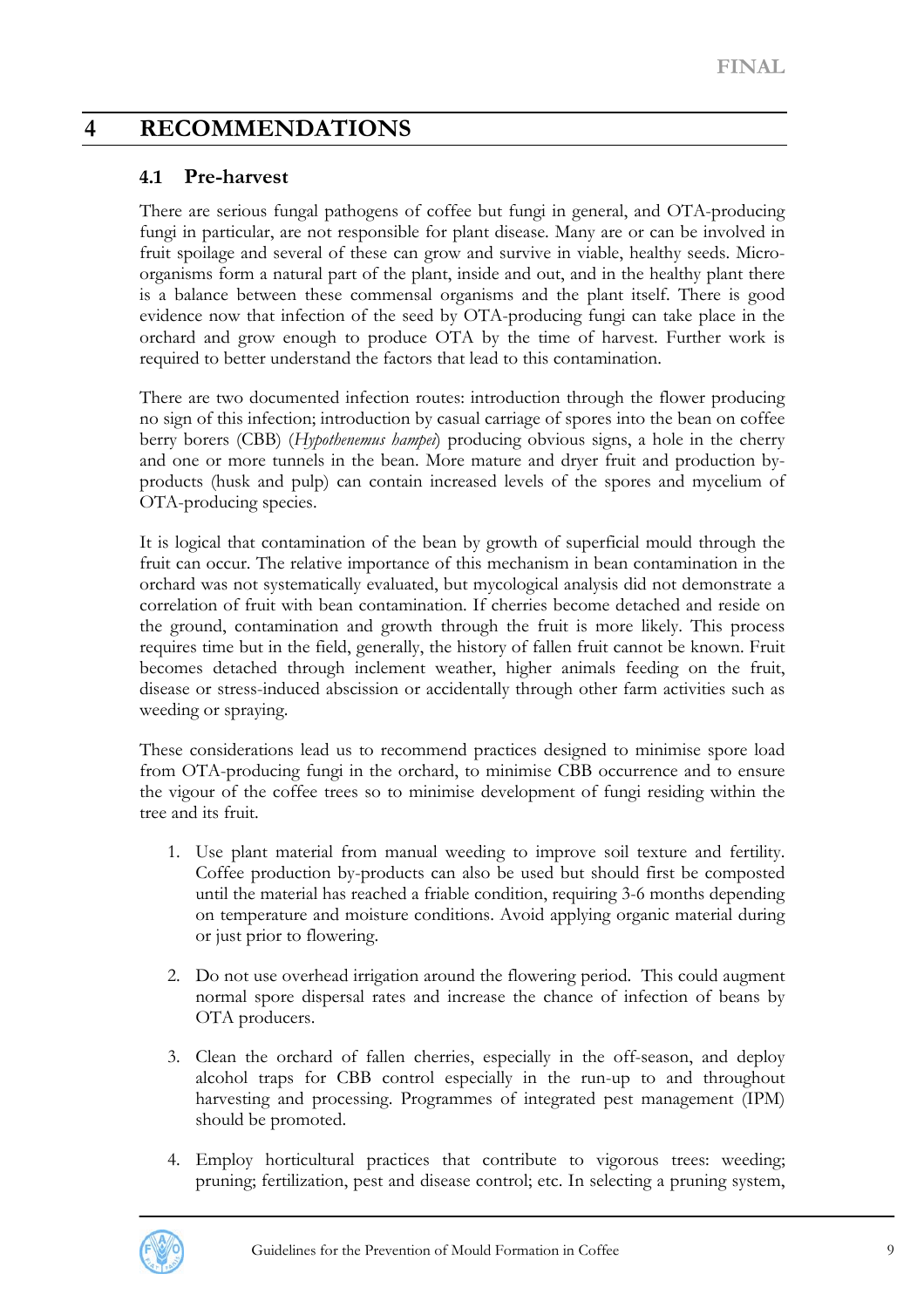<span id="page-9-0"></span>do not neglect its impact on leaf area. This should be high since self-shading and high photosynthetic potential improves vigour in coffee.

5. Do not dispose of uncomposted coffee waste, household waste, waste from staple crops that may also be produced on the farm or animal feed in or around the orchard. Deposition of seed and seed-associated material could encourage proliferation of OTA producers since many are seed-borne fungi.

#### **4.2 Harvest**

The harvesting method is dictated by a combination of the requirements of the processing method, economic considerations and availability of labour. In general, four harvesting systems can be identified: 1) multi-pass selective picking (finger picking) where the picker takes only ripe cherries; 2) multi-pass stripping where whole bearing shoots are stripped off only if bearing predominantly ripe cherry; 3) single-pass stripping where everything is stripped off as the workers get through the orchard; 4) mechanical harvesting where machines, sometimes hand-operated, use vibration to knock the fruit from the trees.

In addition to these methods of bringing in the main harvest, there are other activities before and after main harvest, some of which bring in fruit. Often a 'fly harvest' collects prematurely ripened fruit. Weeding and cleaning the orchard floor to expedite the spreading of mats or the collection of fruit that goes to ground during harvest is conducted.

Subsequent to the main harvest there is usually a collection ('gleaning' or 'sweeping') of fruit missed during main harvest, some of which is still on the trees but mostly on the ground. This is an important element of Integrated Pest Management for CBB but traditionally, this coffee joins the human food chain.

Brief contact with the ground is not problematic but becomes so if the contact period lengthens. According to some experimental findings, *in dry conditions* fungal development is not rapid and up to two weeks residence on the ground may not increase contamination with OTA producers. In wet or humid climates only collection from the ground on the same day should be considered acceptable. Measures to assure these limits are not violated must be in place if this coffee is to be used.

Irregular maturation of fruit is a problem for all farmers and processing methods because the physical properties and potential sensory quality of different maturity classes differ. If selective harvesting is used, the heterogeneity can be minimised but at the expense of higher harvesting costs. The timing of the harvest is therefore an issue of importance particularly with non-selective methods.

There is some indication that OTA can increase in the standing crop as the season passes and certainly CBB increases through the harvesting season. In early season there is a disproportionate frequency of immature cherries which have low cup quality, cannot be pulped and are not readily separated from ripe cherries by automatic means.

The proportion of over-ripe cherries increases as the season progresses and past a certain stage, they can no longer be pulped. The situation with over-mature and tree-dried cherries is complex but it appears that tree drying in regions with arid harvesting seasons

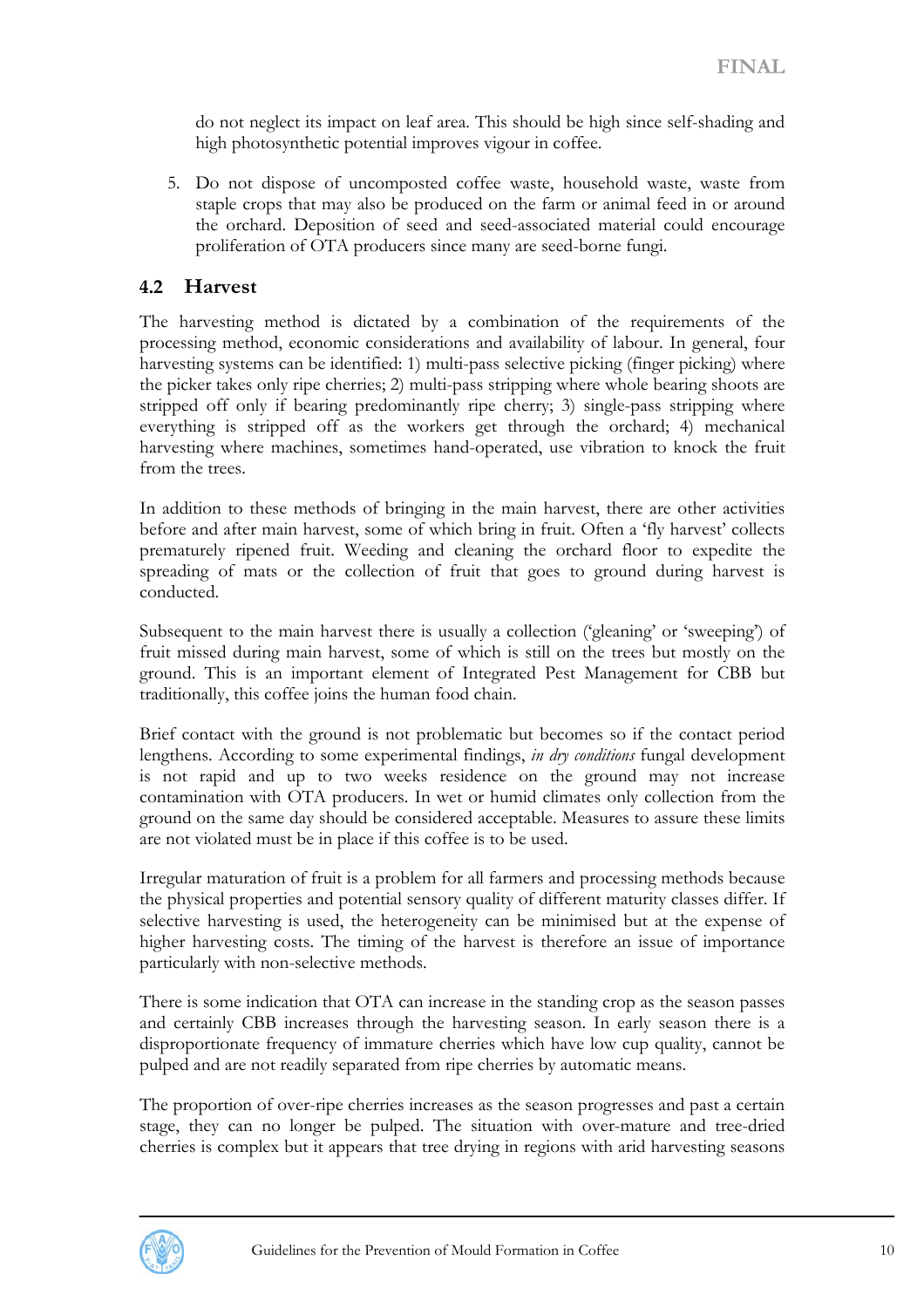is a safe practice. Tree-drying in other climates is probably less so and, in any case, has been implicated in certain cup defects such as fermented and *rioy* taste.

Coffee cherry should be processed without delay. Buffering methods such as retention of harvested cherry in sacks, holding cherries under water, removal of partly dried coffee from the drying yard to 'conditioning bins' or drying in excessively thick layers, are sometimes used to replace good planning but these are all problematic. Careful planning and anticipation is required because readiness to process depends on the completion of drying, itself usually dependent on weather conditions. The harvesting rate, along with processing performance and labour availability must be made to match drying rate.

Evidence thus far indicates that keeping fresh cherries temporarily under clean water is safe but this material rapidly becomes more difficult to pulp and wash. Indications are that retention in sacks may erratically produce high OTA levels and quality loss. Likewise, thick coffee layers during drying slow drying rates and consequently permits fungal growth and development. Tests have shown that little additional drying takes place in conditioning bins so the period in bins provides additional time in which spoilage can occur.

The coffee presented to the processing method should be uniform so that mixing different categories is avoided: wet with dry coffee in dry processing; pulpable with not pulpable in wet processing; sound fruit with other categories in all processing. The harvesting result must serve the processing intention and be evaluated by how well it does so. It is known that coffee seeds can contain OTA at harvest but the detection of these seeds is not feasible.

- 1. Removal of brush, fallen cherries and high weeds from the proximity of the trees is an important prelude to harvest. It improves picking efficiency, protects the pickers and is necessary to protect the main-crop from contamination by old fallen cherries that may be included when dropped cherries are retrieved from the ground.
- 2. Harvest should commence as soon as there are sufficient ripe cherries for the harvest to be economically viable.
- 3. Use picking mats beneath the trees where possible. They protect the main crop from contamination by old fallen cherries and improve harvesting efficiency. They are only practicable in flat or gently sloping terrain since the fruit rolls off the mat on steep slopes.
- 4. Exercise appropriate selection at the picking stage or before further processing or both to remove inferior fruit from the main production chain as is suited to the processing method.
	- Where CBD or *Phoma* commonly attack the fruit, only sorting by hand is possible. Here sorting is used to remove diseased and immature or overmature fruit from the main harvest. Also remove immature fruit.
	- Sorting based on buoyancy in water conveniently separates fruits with one or more diseased seeds, some multi-hole CBB attacked fruits and tree-dried fruit, all of which float, from a combination of ripe and immature fruit, which sink. There are indications that the superficial

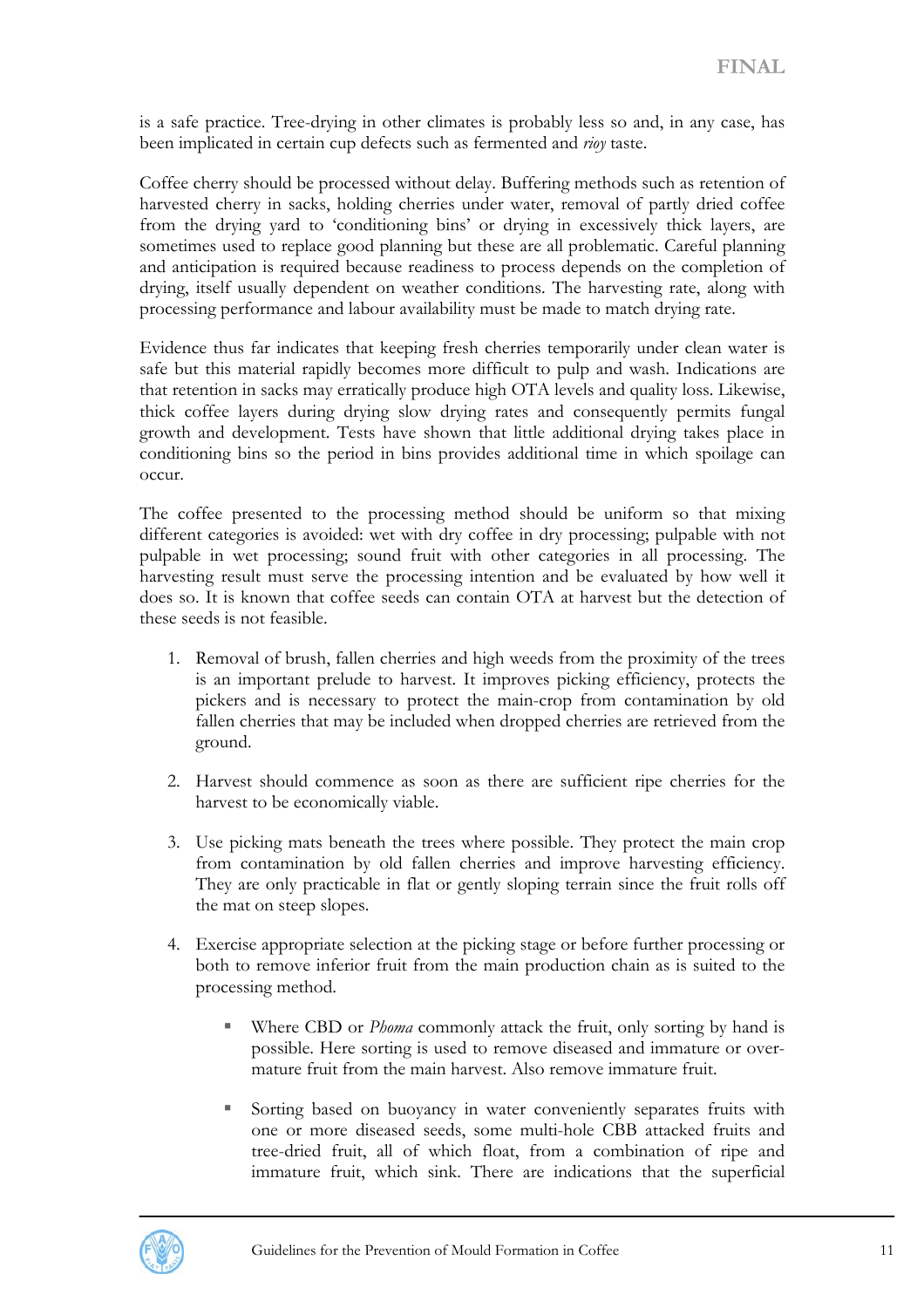microbial load is reduced by brief agitation of cherries in water though it is questionable whether this reduces the risk of OTA contamination of the coffee bean.

- <span id="page-11-0"></span>5. Establish clear routines for processing and handling secondary products that arise from sorting or separation procedures in your production system.
- 6. Coffee that had been in contact with the orchard soil for longer than specified should be collected and destroyed.
- 7. Assure harvested coffee can be promptly moved through the processing steps without delay. An important management function is the co-ordination of harvesting activities with processing activities. In general, coffee is better left on the tree for a few days, rather than harvested and retained awaiting processing.

#### **4.3 Post-harvest Processing**

Maturation and drying of cherries on the tree is quite distinct from drying after harvest. Coffee fruit, unlike many other fruits, has no capacity for dormancy – rapid change and senesce follow once the fruit is detached. Based on the available means of controlling processing, the post harvest period is characterised by two distinct phases joined by a transitional phase.

In the first or high moisture phase, which begins with harvest, the product is in an unstable state and spoilage can only be controlled by encouraging competitor microorganisms, restricting oxygen and limiting the time in this state.

In the last or low moisture phase, which begins in the later part of drying and extends through to roasting, the commodity is in a stable condition and control is exerted by preventing the re-introduction or redistribution of water in the coffee bulk.

During the transition between these two phases, spoilage can only be controlled by time limitation because there is enough water for the growth of mesophilic and xerophilic spoilage organisms but not their hydrophilic competitors and aeration is an indispensable part of drying.

In wet processing the high moisture phase may be extended while being controlled with a fermentation step, but generally a process should seek to minimise the length of the high moisture phase.

The transitional phase is the least stable and most difficult to predict. During this period, certain hydrophilic microbes, known to be harmless, are replaced by mesophilic ones, some of which are known to be capable of OTA-production. It should be noted, however, that many of the harmless organisms still have the capacity to produce quality deterioration. Rapid drying is often not possible where harvest coincides with a rainy season or high prevailing humidity so measures to optimise drying under these poor conditions must be taken (see drying).

At some point during drying further growth becomes impossible as the commodity passes to the low moisture phase heralding the end of processing.

There are many claims relating good general quality to one or another aspect of processing and that partly determines market value. Usually these are not supported with

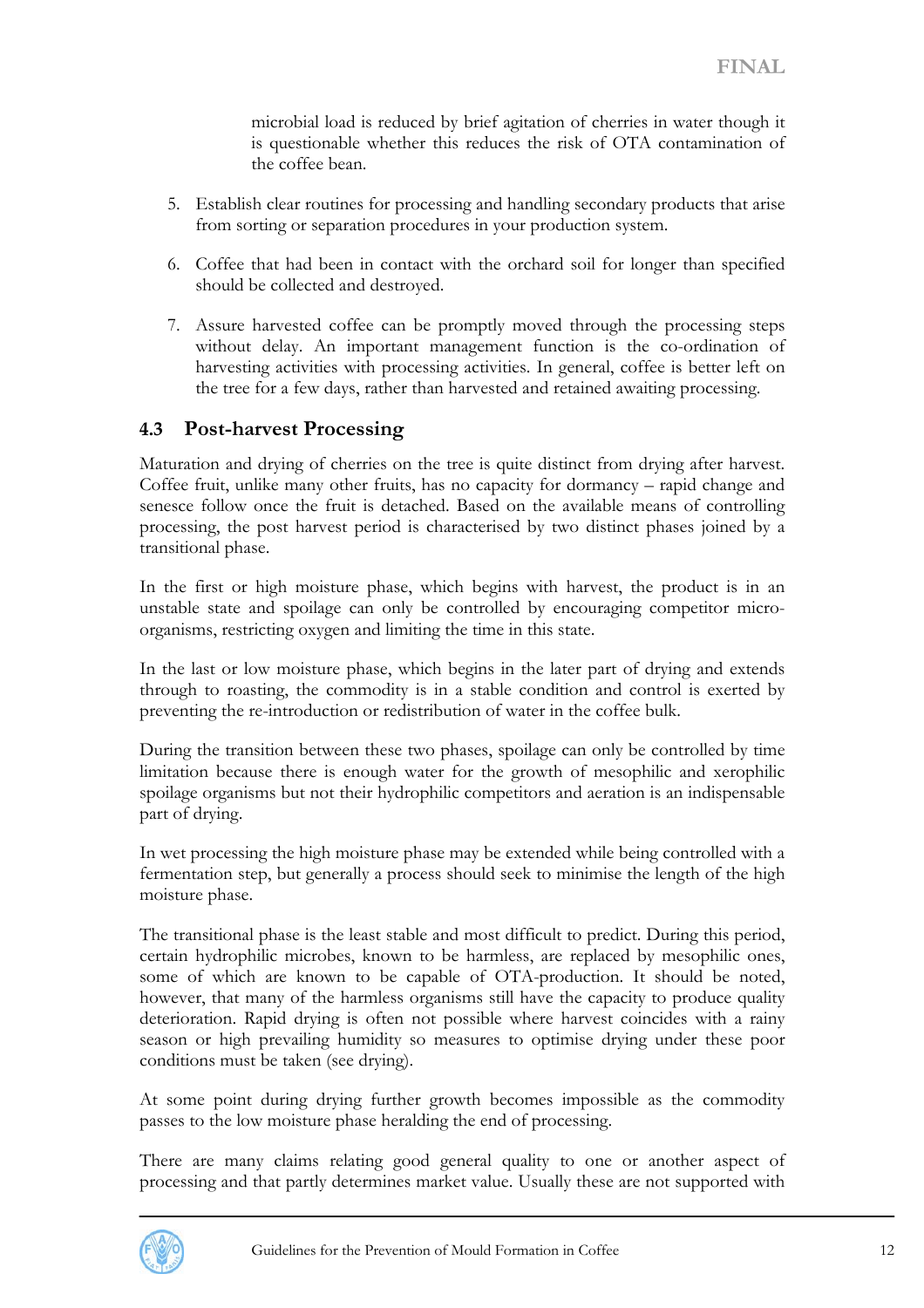<span id="page-12-0"></span>evidence of objective comparison between alternatives and since they strongly influence practice, this area is in need of systematic review. A rational market needs such information to reward practices that are demonstrably beneficial either in safety terms or general quality. Resources or attention expended on non-beneficial activities at best divert effort from more important issues.

In the past, both fermentation and sun-drying were considered essential for good quality but this is now disputed as the use of mechanical washers and drying has become more widespread. Some workers recommend that parchment coffee should be protected from rapid drying in the mid-day sun at the early stages, but many origins have no such tradition.

#### **4.3.1 Wet Processing**

Wet processing has required uniformly ripe cherries, though new pulping technology has arisen that tolerates inclusion of immature cherries in the ripe cherry. Wet processing produces parchment coffee as the main product and cherry coffee as a secondary product.

This dry processed cherry coffee is derived from out-sorted cherries (floats coffee and *mbuni*) removed from the main production chain prior to pulping according to characteristic defects or incompatibility with the parchment processing technology. Typically, the low value secondary processing chain is very much neglected and this should not be the case – it too is destined for the human food chain. Analysis has shown this product, when neglected, can become highly contaminated with OTA. The outsorted cherries are likely to contain a relatively high proportion of defects some of which, according to data from some surveys of defects, are associated with greater risk of OTA contamination than sound beans produced in the same batch.

Control of spoilage of parchment is exerted either by using a fermentation to limit oxygen availability and encourage harmless competitive micro-organisms while degrading the mucilage to permit washing followed by drying or applying mechanical removal of the mucilage to permit immediate drying. A recent innovation where the pulped parchment is immediately dried without mucilage removal (*descascado* or *cereja descascado*) provides a third alternative.

Extensive sampling has failed to show that pulping remnants strongly support the development of OTA-producers although they do support rapid growth of bacteria and yeasts the acidic by-products of which could damage the equipment. Adequate cleaning programmes are necessary to control unnecessary additional sources of contamination and also to safeguard the equipment. Likewise, recycled pulping water is safe for use for pulping. The largest reservoir of OTA-producers in wet processing is the coffee fruit, including the bean, itself.

The inclusion of skins, crushed immature cherries and un-pulped, under-sized cherries in fermentation and drying of parchment has long been considered to have serious general quality consequences. At high levels they could pose an OTA risk but the evidence for them having a significant impact on OTA accumulation, at frequencies of occurrence that are acceptable in terms of general quality, is weak.

Based on the rapidity with which naked or nipped beans become mouldy, the parch provides some tangible protection against mould contamination when wet. Although it does not automatically follow that this contamination would generally lead to OTA

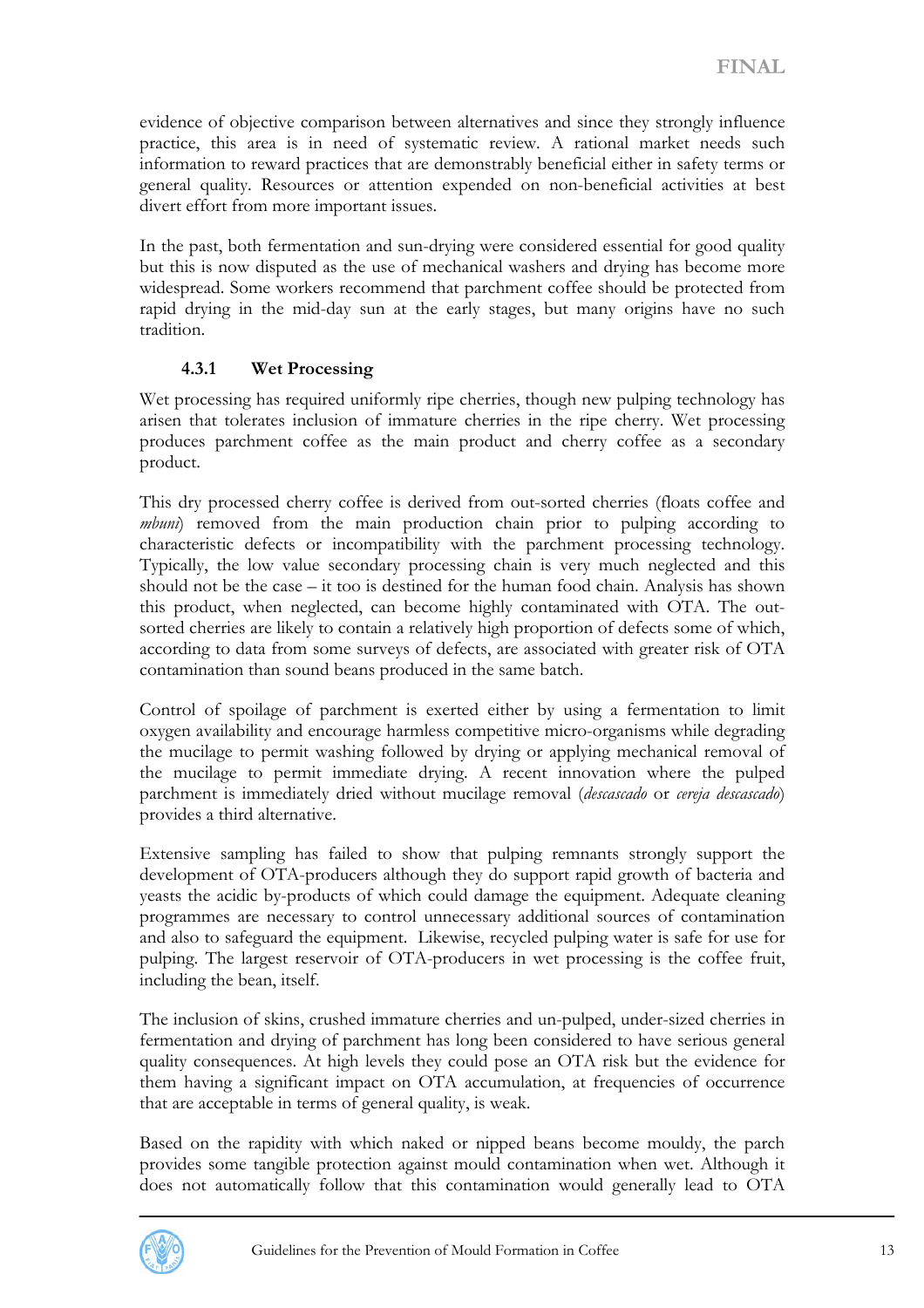contamination, it is a clear cautionary point. Nipped and naked beans are much more common from low water use mechanical washers and unrefined pulpers, so special attention is required when operating these.

- 1. Any equipment, no matter how technologically basic, benefits from regular maintenance. Equipment failure could delay processing and compromise coffee quality and safety. In addition to regular cleaning and maintenance during harvest season:
	- In decommissioning, all processing equipment should be thoroughly cleaned and lubricated as appropriate and protected from water, dust and debris during the off-season. This is also the time to order replacement parts and conduct repairs. Check pulping surfaces for wear.
	- In re-commissioning, clean, reassemble, lubricate where appropriate and all processing equipment and inspect, installation, fittings and power and water supplies. Test for operational integrity well before use is required to provide time to retrench if faults arise.
- 2. Adopt acceptability criteria for each significant element of the process and unambiguously assign roles to staff to ensure that they are met. Pulping is a crucial and central activity in wet processing and you should assure it is being done as well as possible. There may be training implications for workers. A guide to these considerations follows:
	- Quality of input cherries: What is the maximum acceptable proportion of immature and over-mature / tree-dried cherries (if a siphon is not used) for your operation? How is the rate of immature and over-mature cherries estimated? Who should monitor this and how often? Prescribe remedial actions to be taken if norms are exceeded.
	- Quality of pulping I: What proportion of un-pulped cherries and, on the other side, nipped beans do you accept in your operation? How and how often do you monitor the amount of these categories? What corrective action is justified by the consequences of processing these unintended classes? Might measures to increase size uniformity of the input be cost effective? Prescribe remedial actions to be taken if norms are exceeded.
	- Quality of pulping II: Are skins being effectively separated? How and how often is monitoring required? How do you investigate the cause of poor skin separation - inadequate water supply, outflow blockage, worn pulping surfaces? Prescribe remedial actions to be taken if norms are exceeded.
	- With such a scheme established, some of the measures may prove to be ineffective, too stringent or too lax. Recording the various estimates of the monitoring, as well as the quality and safety of the product could be used to improve the efficiency of the operation.
- 3. Although there is no evidence that poor water quality can lead to OTA contamination, coffee is a food and clean water should be used in processing it. If

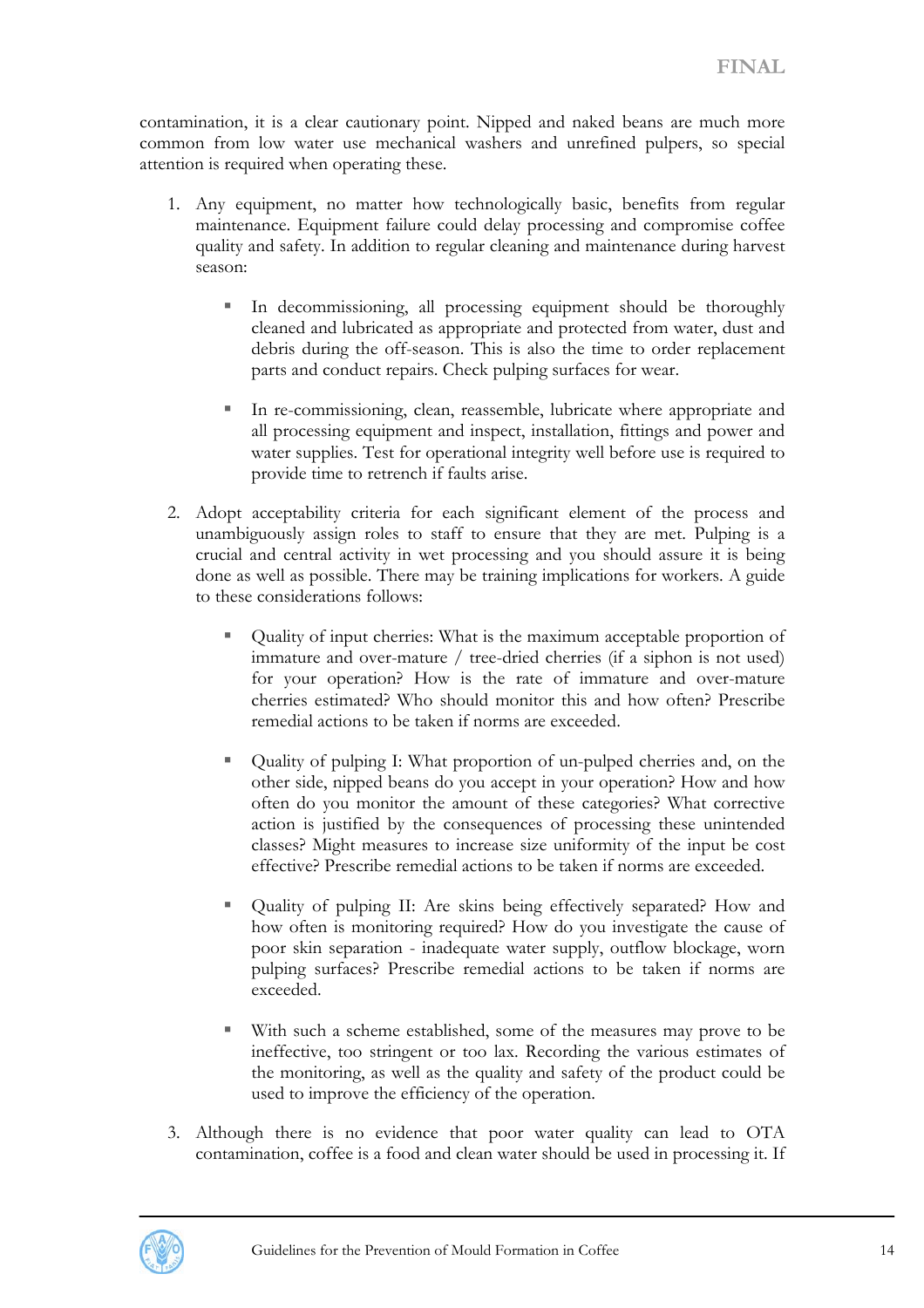<span id="page-14-0"></span>available, bore-hole or spring water should be used. Turbid water has been reported to ruin coffee sensory quality in wet processing.

- 4. The shortest fermentation required to loosen the mucilage sufficiently for washing is the optimal one. Establish how and when the fermentation should be sampled and assessed. Fermentation may contribute to coffee quality but its primary purpose is to enable the mucilage to be removed. The fermentation rate can vary due to variation in inoculum speciation and level (in the in-coming cherry) and ambient temperature.
- 5. Monitor the build-up of fruit flies and take measures to control them if their populations become extreme. In general they carry whatever micro-organisms that are present in their food but heavy infestations can unbalance fermentations.
- 6. Have a parallel programme for the processing of the dry-processed secondary cherry coffee and do not allow it to be controlled `by default'. Maintain separate facilities for cherry coffee drying and apply good drying practices (see below) to this product.
- 7. Establish criteria to judge washing efficiency and a routine to implement this control measure and whether water usage is well controlled and minimised.
	- Amount of non-coffee by-products after washing.
	- Amount of broken, nipped and naked beans after washing.

Drying and drying yard management elements are discussed below.

#### **4.3.2 Dry Processing**

In dry processing the whole cherry is dried with or without some preceding selection/separation step. Regional variations include retaining harvested coffee in sacks, heaps or thick unstirred layers before spreading to dry and the mechanical splitting of the cherry like pulping but where the parchment and skin is dried as an un-separated mass.

It should be emphasised that to get good results, cherry drying, although simple, requires the application of good practices and management as much as the more complicated wet processing method.

On a per kg of green coffee basis, almost twice as much water must be removed on the drying yard in dry processing than wet processing. At the same time, whole cherries provide a greater degree of protection for the beans. Splitting cherries is a 'low-tech' compromise to reduce drying time without increasing processing costs too much as with wet processing. If it is poorly executed, physical damage to the bean can increase opportunity for internal bean mould contamination and associated risk of OTA contamination and quality loss.

One very important variation on the usual method of presenting ripe cherries to the processing unit is to allow most of the fruit to dry on the tree. Results indicate that this method can produce safe and good quality coffee in regions where the harvest season is reliably arid. Its efficacy is to reduce the cost of harvest allowing one-pass stripping while minimising the amount of immature beans in the product.

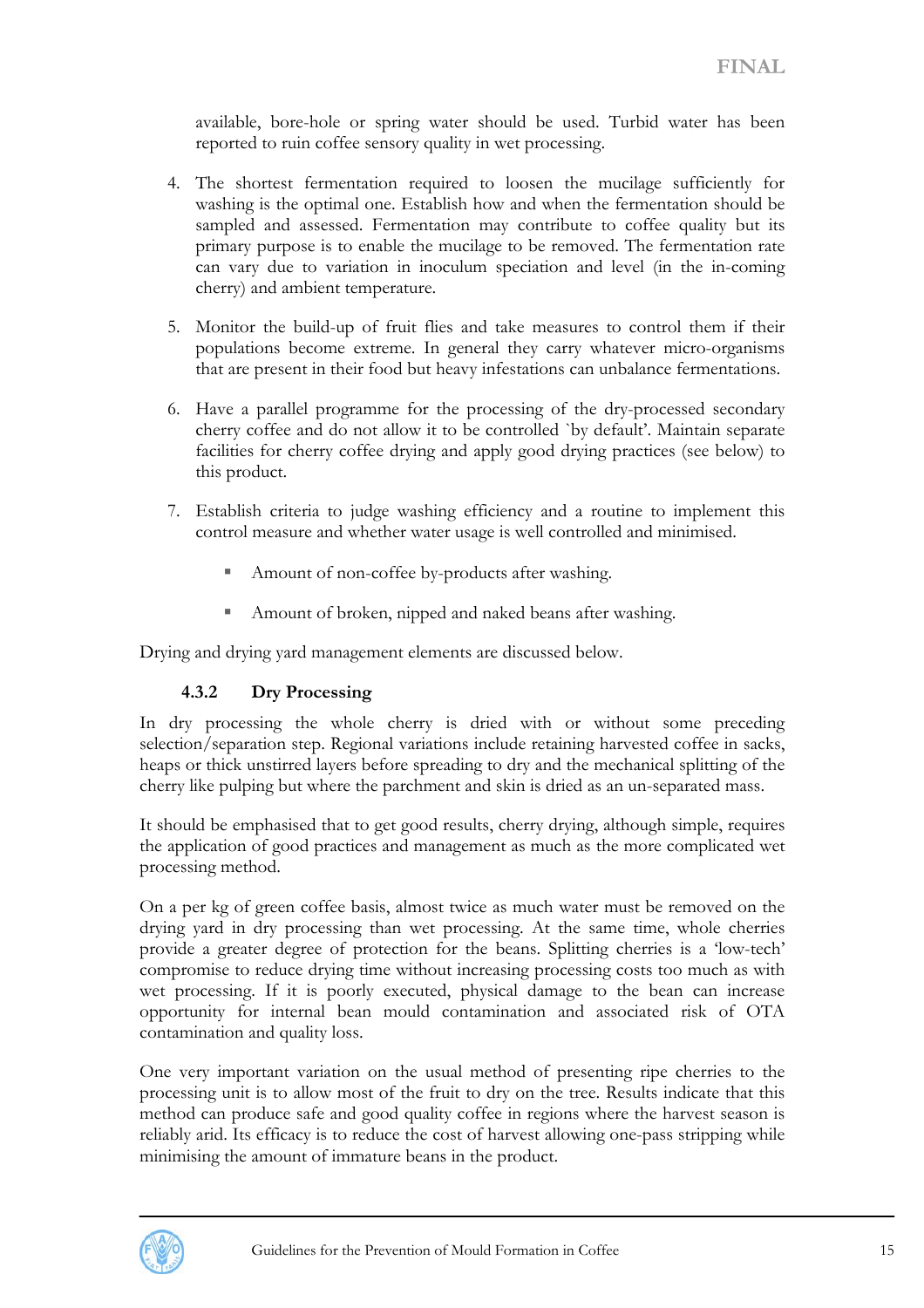Field surveys have revealed that it is common practice to hold harvested cherry in sacks or heaps for 3 to 7 days, especially amongst smallholders. Under these conditions, high temperatures are experienced and rapid fermentation takes place, different in kind to the fermentation employed in wet processing.

Direct studies have not produced consistent incontrovertible evidence to condemn this practice. It is clear, however, that the process is not controlled and alarming outcomes have sometimes been recorded. On this basis, it is recommended that fresh cherry should not be held beyond the day of harvest before spreading the cherry for drying. Furthermore, delays before processing often lead to substantial quality deterioration.

Wet processing operations also produce a certain amount of cherry coffee (see above) but this must not be compared to main-crop cherry coffee. Generically, this comes from, 1) 'floats coffee': where a siphon removes the ripe cherry that floats in water from the main crop and is combined with hand sortings (immature, over-mature) 2) 'mbuni': in endemic coffee berry disease (CBD) regions a siphon is not usually employed so floating cherries form a part of the main crop with visibly diseased, immature, and over-mature cherries dried as cherry.

In some regions, ripe cherry is selectively picked and dried. In most regions, especially after several years with very low prices, stripping is used in cherry coffee production, often with floatation separation. If harvesting of tree-dried coffee is common, a floatation step should be used to ensure that the tree-dried cherries are handled separately. This avoids their re-wetting on the drying yard due to mixing with fresh cherries. Even with uniformly ripe cherries, the frequency of defect beans can be reduced in the main crop by removing floats coffee. Analysis of defects have shown some of these to be associated with high levels of OTA contamination, therefore reduction of defect levels may *in some cases* be an important OTA control measure.

- 1. The primary equipment for the dry process is the drying equipment: the surfaces on which the coffee will be dried, mechanical dryers if used, covers and rakes as well as floatation separation facilities in some cases.
	- In decommissioning, all processing equipment should be thoroughly cleaned and lubricated as appropriate and protected from water, dust and debris during the off-season. This is also the time to order replacement parts and conduct repairs.
	- In re-commissioning, clean, reassemble, lubricate where appropriate, all processing equipment and inspect installation, fittings and power supplies if used. Test for operational integrity well before use is required to provide time to retrench if faults arise.
- 2. Triage or floatation should be used to remove diseased or damaged cherry from the main processing stream.
- 3. If unselective picking is used, use floatation to separate ripe and immature cherries from tree-dried cherries
- 4. Establish measures so that the harvest activities are co-ordinated with drying facility availability and that it does not become necessary to delay further processing after arrival of the cherry at the processing unit.

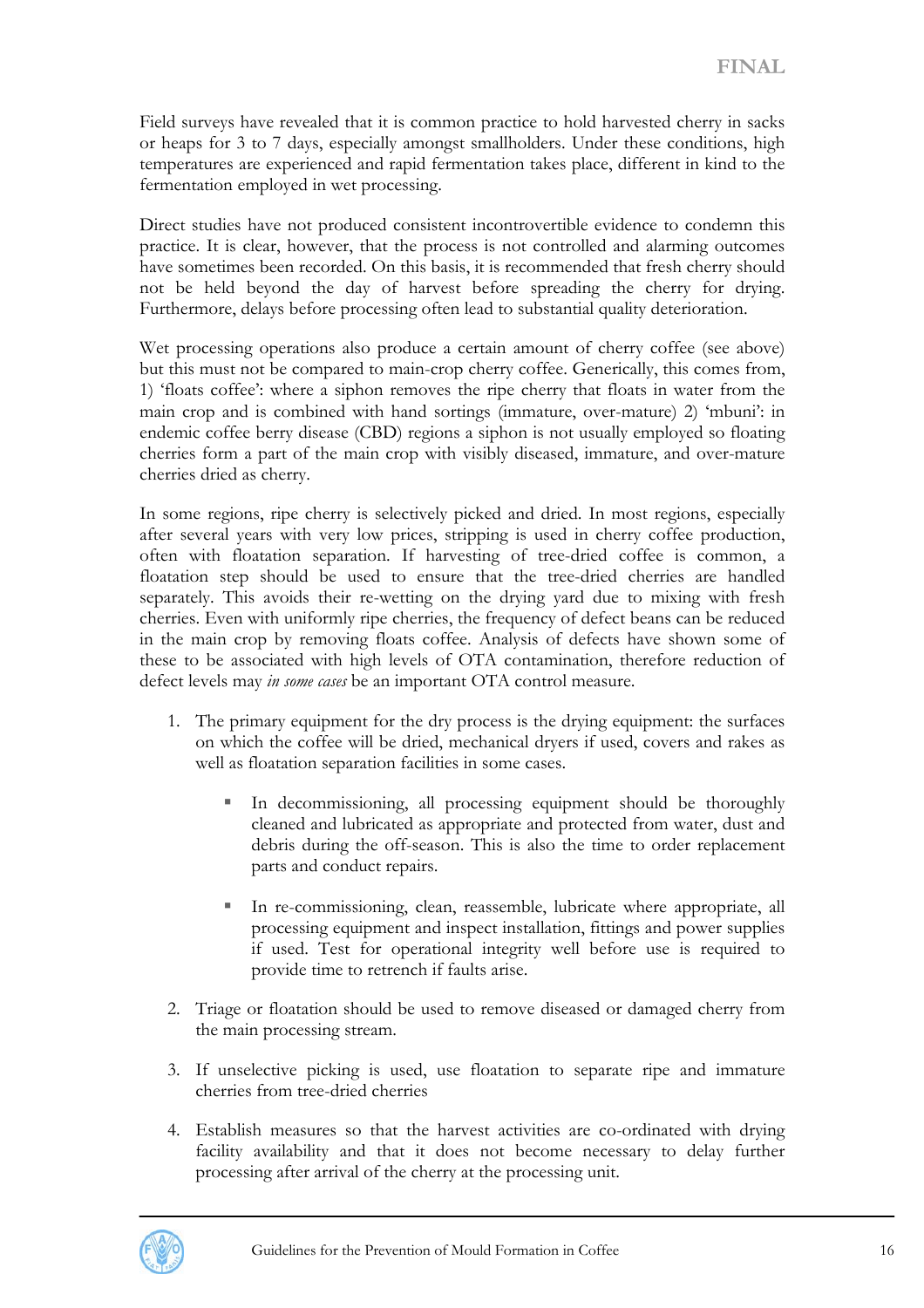<span id="page-16-0"></span>Drying and drying yard management elements are discussed below.

# **4.4 Drying Coffee**

Strictly speaking, drying coffee is a part of processing but is dealt with separately here because cherry and parchment drying are more conveniently discussed together. Water relations in biological systems is a very complicated and important area in controlling the quality and safety of commodities. A great deal of effort was put into understanding all aspects of drying, control of drying and measurement of water content and a great deal of information and data is available in the supporting documentation.

World-wide, most coffee is sun-dried on some type of prepared surface such as tables covered in wire mesh, bamboo mat or sisal mat, cement or brick terraces, compacted earth, plastic sheets/tarpaulin or fish farm netting. Mechanical drying is also used after pre-drying in the sun to a moisture content of about 40%. Solar dryers are rare in the field, but the *parabolicos* and Maquesina can be found fairly commonly in some regions. The value of the former design has been found to be highly dependant on prevailing weather conditions.

Three regions of a drying time-course (m.c. vs. days) can be identified: an initial lag period, a period of maximum change and a deceleration phase. Cherry coffee has a lag period of 1 to 3 days where mc changes little compared to a lag period of 1 day or less in parchment drying. OTA-producing fungi are at a competitive disadvantage in these hydrated conditions.

The next phase is linear and its steepness depends primarily on drying conditions and secondarily on drying yard technology. Cherry and parchment, under identical conditions, dry at the same maximum rate. OTA-producers are best suited to succeed during this period.

As the coffee approaches dryness the remaining water is tightly held by the seed and water loss rates fall producing a period of slow drying. Some fungi can grow well at these moisture levels but the OTA-producing fungi are not amongst them.

For OTA to be produced, one or more of the fungi capable of producing this toxin must be able to grow. For this to happen these fungi must experience favourable conditions for a sufficient period. An essential part of these conditions is water availability: too wet (above Aw of about 0.95) and fast-growing hydrophilic fungi, including yeasts, will thrive and repress OTA-producing fungi; too dry (an Aw of less than about 0.80) and the OTA-producers are incapable of producing the toxin; dryer still (Aw below 0.78-0.76) and they are incapable of growth. The objective of control on the drying yard is to minimise the period the coffee spends in the range of water availability where OTAproducer growth is possible. Experimental results indicate that 5 days or less in this range is both generally attainable and effective in preventing OTA accumulation.

Rewetting may be more serious than slow drying. If the beans contain a level of contamination, it may have increased in biomass through the drying period so with more biomass the mycelium would be poised for rapid growth and OTA production if growth conditions become suitable.

Recent evidence confirms that the recommended maximum acceptable moisture content (12 and 13% (wb) for dry parchment and cherry coffee) protects coffee from growth of

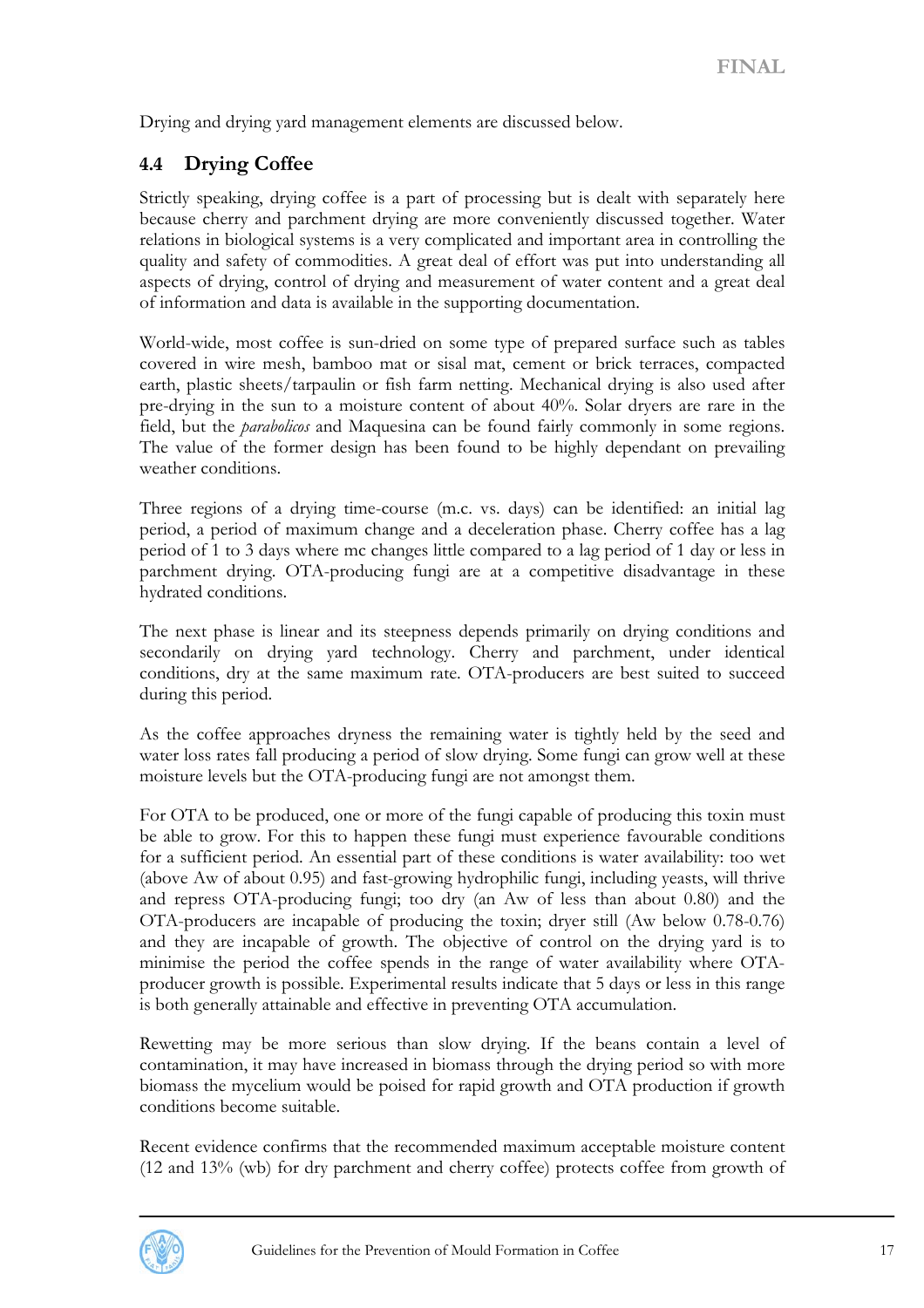OTA-producers and includes a substantial safety margin. This assertion is based on the study of the relationship between Aw and moisture content, including over 2,000 samples from many sources, which shows that moisture contents for robusta cherry and arabica parchment of about 18 and 16%, respectively, correspond to an average Aw of 0.76 which is the minimum requirement for growth of OTA-producers. The data indicate that, at a confidence level of 99%, this figure becomes approximately 13% for both. It should be noted that the relationship Aw vs. mc was determined only by desorption a sorption isotherm might be expected to vary slightly.

This Aw vs. m.c. relationship is supported by evidence from storage experiments where moderate re-hydration has taken place without serious consequences. However, a lot of coffee with more water in it is inherently less stable than one with less and the recommended moisture content is not difficult to attain in most producer regions.

Different climates pose different problems for drying and suitability of equipment can only be assessed in light of prevailing harvest-season climate. This fact also makes generally applicable recommendations difficult to devise. Many well-replicated studies show that differences in sun-drying equipment produce very small differences in drying rates but that drying rates vary enormously depending on how the equipment is used and the prevailing meteorological conditions at the time of the drying run. Any operation can benefit from keeping track of what has been done and the consequence. This information can be used to improve practice or to identify batches that might have experienced particularly bad drying conditions and might be considered to be at risk.

Mechanical drying is most commonly used as an adjunct to sun-drying, employed at the end of drying to rapidly generate more space in the yard. In some regions, however, it is widely used as the primary means of drying. Most of the available types of driers are controlled with two parameters: duration and inlet temperature. The main concerns with mechanical drying is excessive inlet temperature generating black beans from immature beans and over drying causing a loss of value, through weight loss, for the producer.

The objective of drying is to remove water from the seed in the most efficient way in order to stabilise the commodity and preserve its quality.

- 1. Site the drying yard to maximise sun and wind. In sun-drying, energy for the evaporation of water from coffee beans is provided by the sun and is expedited by air circulation. The drying yard should be located where both are maximally available, avoid shade and low areas for drying.
- 2. Use a surface appropriate to the climate and product you are producing.
	- In extensive side-by-side tests, different surfaces sometimes showed differences in drying rate but these are generally small and not consistent.
	- Parchment coffee taints more easily so only cleanable and easily drained surfaces can be used.
	- These tests failed to condemn the use of any particular surface but all have advantages and disadvantages. Soil would not be recommended in rainy zones and impervious surfaces such as plastic have been observed to 'sweat' below the coffee layer and promote the superficial growth of moulds. In regions with wet or showery weather, consider the practical

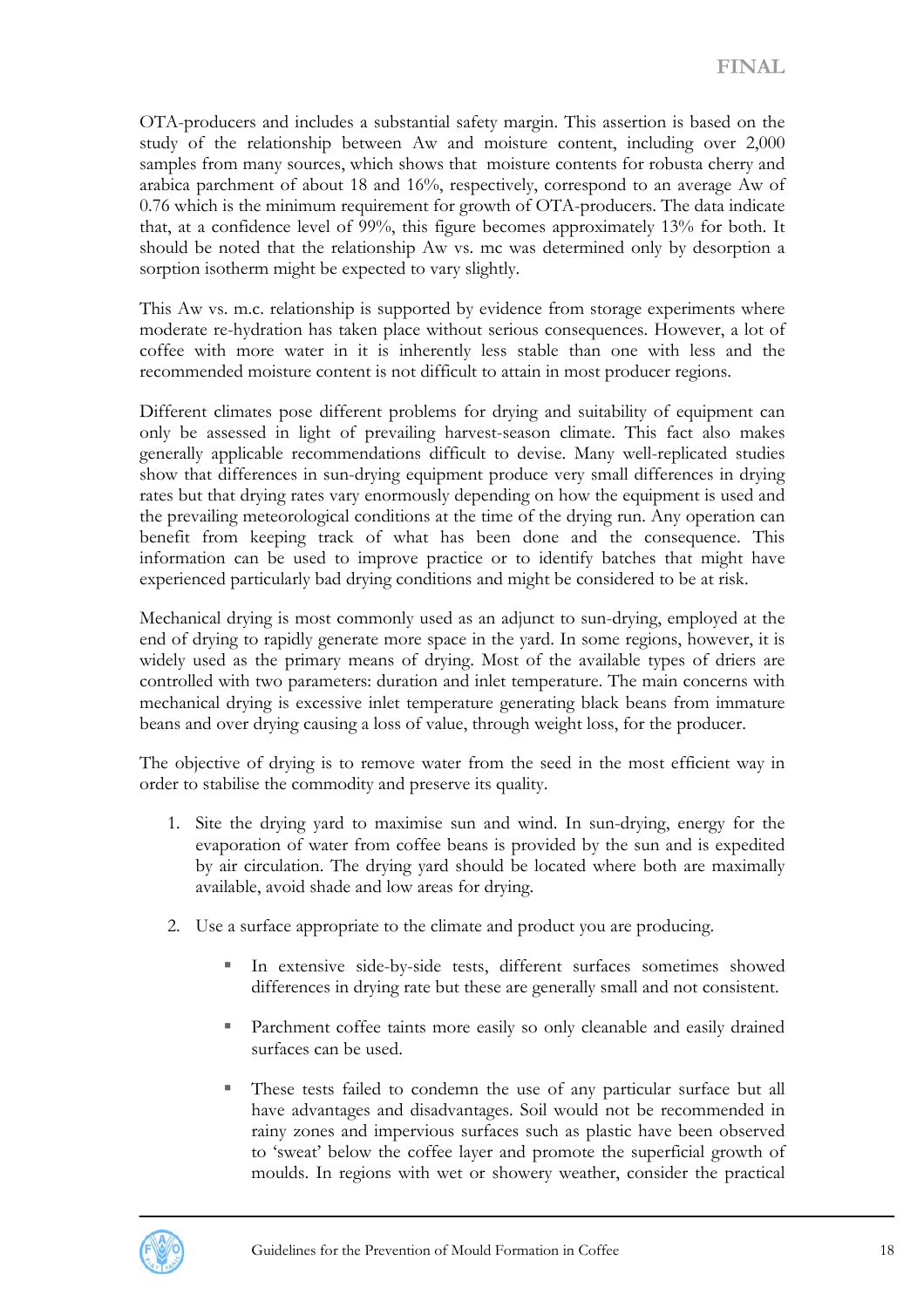imperative that the coffee will have to be frequently covered and respread, once the surface has dried.

- 3. Plan the harvest based on the processing/drying yard capacity and the average required residence time for drying. Plan in a contingency since poor weather can occur and increase drying yard residence time.
- 4. Coffee committed to the drying yard must be carefully managed to make the most of prevailing conditions, on the one hand, and to avoid adverse possibilities that could occur in any outdoor process. The principle parameters available to control this process follow:
	- Keep different categories and different day's harvests separate and use a system of labelling to prevent confusion.
	- Do not dry coffee in thick layers. As a guide, the optimal load for sun drying is about the same for parchment and cherry drying at 25 to 35  $\text{kg/m}^2$  when fresh. This corresponds to 3 or 5 cm layer depth, respectively.
	- Better drying conditions (low humidity, good air circulation and sun intensity), allow thicker layers: in cloudy damp, still weather the optimum layer is thinner and coffee should be spread more thinly. Different regions could apply different norms based on climatic differences
	- Once the coffee is somewhat dry, on average one full day for parchment and three for cherry, heap and cover it at night. When fully wet, there can be water loss during the night and covering would produce condensation. This protects the coffee from re-wetting from dew or showers.
	- During the day, turn the coffee layer four times per day if possible. Although it is difficult to demonstrate that raking more than once per day reduces the drying period, coffee in a static bed has been observed to become covered in mould.
	- Take measures to prevent access of farm animals to the coffee. Coffee is a foodstuff and should not be exposed to agents commonly found on and in livestock and even local introduction of water to drying coffee must be avoided.
	- Be aware and regularly monitor CBB populations on the drying yard, during cherry drying. The concentration of cherries can attract females from the surrounding area and extra damage to the crop can take place during drying. Use alcohol traps around the yard to help control them.
	- In showery weather, be prepared to protect dry or part dried coffee from rain. Persistent re-wetting can produce unfit coffee. Cherry coffee that has been on the yard for less than about three days will be little affected by some re-wetting but parchment coffee should always be protected.
	- Establish a routine, a standard approach for assessment of the dryness of coffee as it approaches full dryness  $\langle 13\% \text{ or } 12\% \text{ (wb)} \rangle$  for cherry and

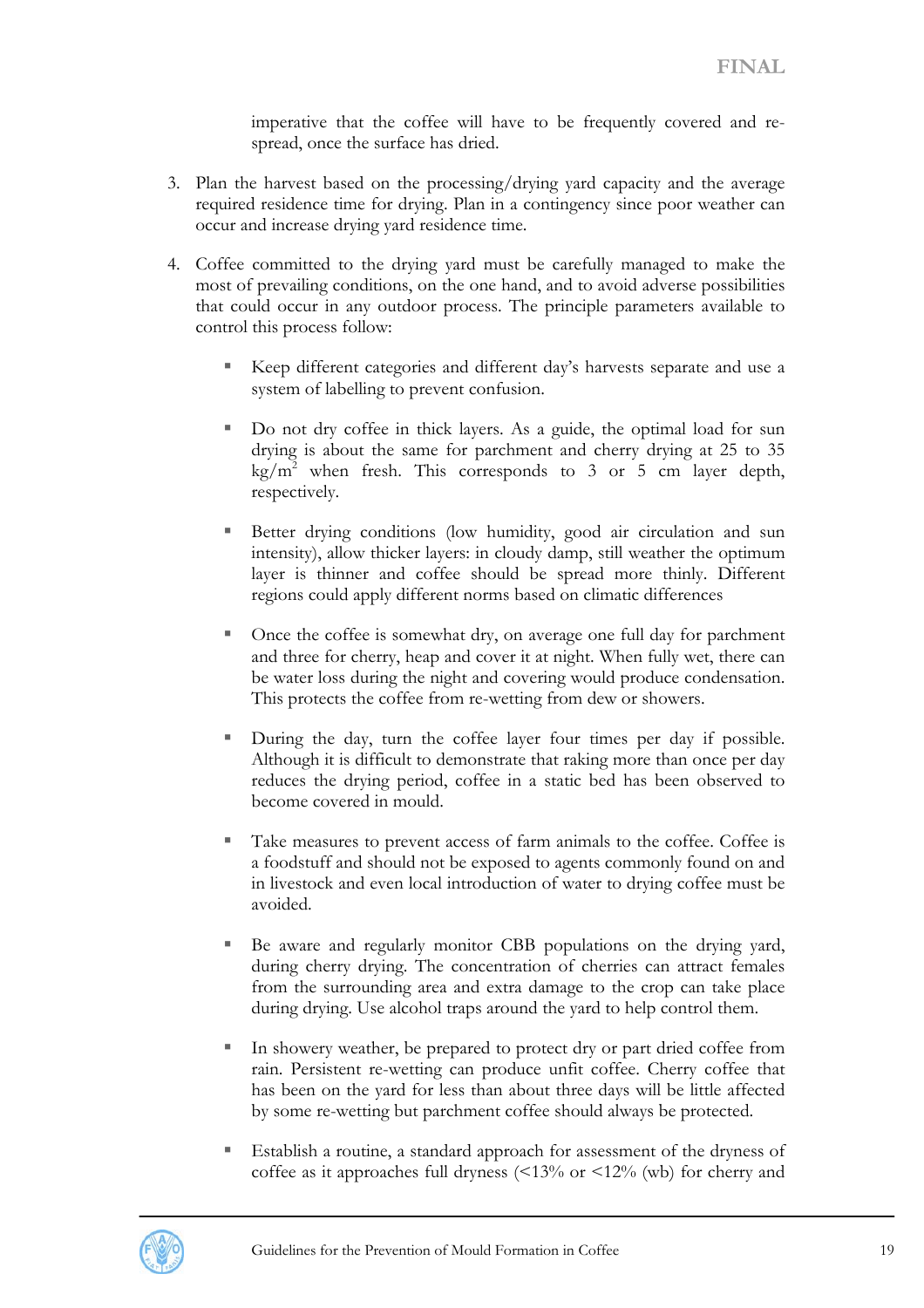<span id="page-19-0"></span>parchment, respectively). For guidance, and bearing in mind that overdrying is also undesirable from the producer's perspective, a lot should first be assessed two or three days before it is expected to be dry. Reassess at least daily, depending on subsequent drying conditions. Assemble a sample from several positions in the lot accounting for any shading across a part of the lot.

- Traditional methods, such as biting or shaking, can be effective in this assessment but stronger measures to 'verify' these measures against a reliable instrument should be undertaken than are usually in place in the field. It is imperative that if a meter is used, the person using it has been well trained and that the instrument is calibrated at least annually, preferably just prior to harvest season.
- 5. Organise the operations on the drying yard. Make sure the workers are trained in what they are expected to do. Have a ready reference available of what is supposed to be done. Clearly delegate responsibilities and make sure that essential tasks are recorded as completed so in the case of the absence of the designated person, the task will get covered. Most farms cannot afford to delegate a team or even a man to solely to oversee drying operations so communication between the workers should be facilitated to assure the best application that is possible.
- 6. Once dry, store the dry product in clean sisal sacks in appropriate storage conditions (see below). Storage of the dried cherries or the dried parchment coffee ('*en casca*' or '*en parch*') is appropriate, especially if it is intended to retain the product for some time on the farm.
- 7. After the harvest season, clean and protect the drying surface and equipment as appropriate. Before drying commences, inspect, repair, clean and commission the equipment, and the on-farm store or go-down. This includes easily over-looked items such as baskets, tarpaulins, rakes, barrows, sacks, stitching cord etc. – develop a checklist.

## **4.5 Cherry / Parchment Handling and Local Trading**

Handling coffee in local trading varies a great deal in different producer countries both with respect to the chain structure and how the functions are executed. These functions include various value-added operations such as removal of remaining fruit tissues, cleaning, sorting, grading (into size classes) re-bagging, sometimes re-drying. It also includes storage and transport. In general it is in the form of green bean that coffee is traded.

Throughout this period the coffee must be protected from degradation, re-wetting, cross-contamination and, indeed should be improved through sorting and cleaning. Sale and shipment to a roaster ends this stage of the 'coffee chain'.

In storage, coffee will continue to dry if the air is drier than the coffee (a relative humidity less than about 60%) but if the air is more humid than the coffee (a relative humidity of more than about 80%) the coffee will begin to absorb water. Since storage periods can extend for a considerable length of time, even very slow changes can become problematic. Routes of re-wetting include moisture migration from damp floors and

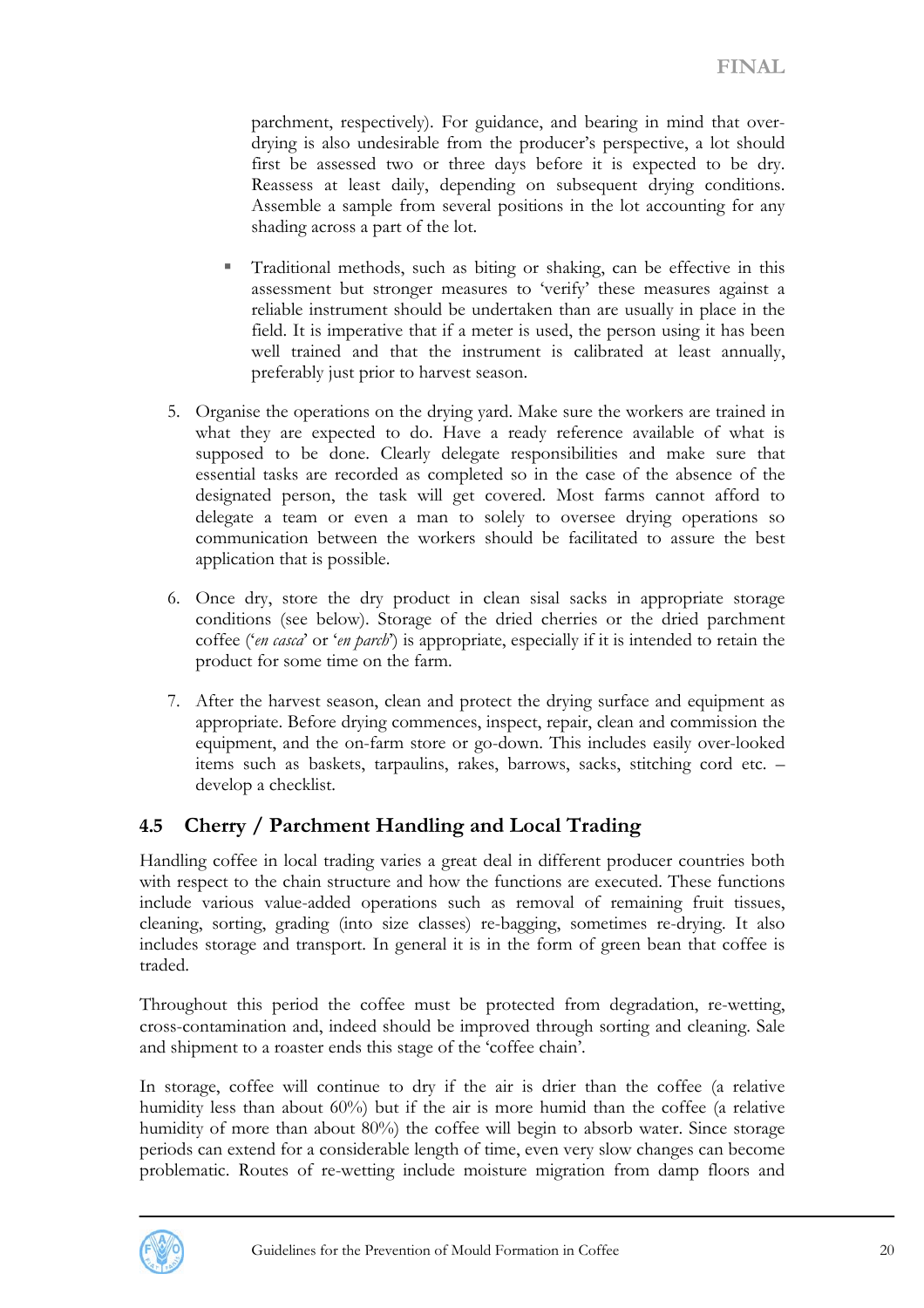walls, leaks or wind-driven rain, dead air, and blending of dry with wet coffee. These are all controllable by following good practices in adequate facilities complemented with routine monitoring so to diagnose and act on a problem before the consequences emerge.

Moisture content is the principle parameter for predicting storability and an important part of assessing the current status of a coffee lot. Few farmers have moisture meters, used to make rapid determinations of moisture content, but they are more common amongst traders. Meters make an indirect estimate based on the electronic properties of coffee and are calibrated to one or a few samples of known (typically by the oven drying method) moisture content.

Their veracity is subject to several limitations aside from sampling, which affects all methods. Coffee can differ significantly between lots according to physiological and processing historical differences and these variations cause unexpected errors in the moisture determination by meters. In addition, the equipment drifts off calibration, could be maliciously adjusted off calibration and is subject to errors of use due to inadequate training. The use of these instruments is deceptively simple but it is not a foolproof or trivial measurement.

Aside from storage certain value-added functions will be conducted but it is impossible to generalise as to who and when the several functions are executed as coffee moves from the farm to the exporter because the various sectors differ widely. The coffee must be de-hulled or de-husked which may be done by the farmer or not, it may change hands several times, get blended with other coffees, get re-dried, get sorted in any one of several ways and graded (sorted into size classes) get cleaned polished and weighed into sacks.

Results, based on lower grades of coffee, have indicated that certain defect classes can contain highly elevated OTA content. This is by no means a universal observation and further investigation is urgently required to clarify the relationship between types of defects and OTA contamination. In the meanwhile there is a case for special handling of defects implicated in OTA risk. Tolerance for such defects in sorted green bean should be low and the out-sorted defect beans should not be re-blended into clean coffee or sold to directly to roasters unless direct OTA analysis, with a suitable sampling plan has shown them to be acceptable on public health grounds.

Between stakeholders there is, of course, a transportation step. Depending on the conditions of roads and remoteness, coffee may be transported locally from place to place moving around the highlands on motorbikes, jeeps, lorries or trains or taken directly to the harbour-based exporters. This last transfer implies a significant climatic change, which could require additional measures to avoid rewetting of coffee.

All parts of the production chain are, of course, sensitive to market forces. The local market is the part of the production chain, perhaps most sensitive to changes in demand. If there is a demand for coffee that has been handled according to hygiene recommendations, practices will be undertaken to supply it. This means the potential for influencing practices through regulatory and non-regulatory mechanisms is at its highest, a fact that should be taken under consideration by concerned authorities. Ensuring that producers reliably operate in a way that assures the safety of their product should be the overriding consideration of any intervention.

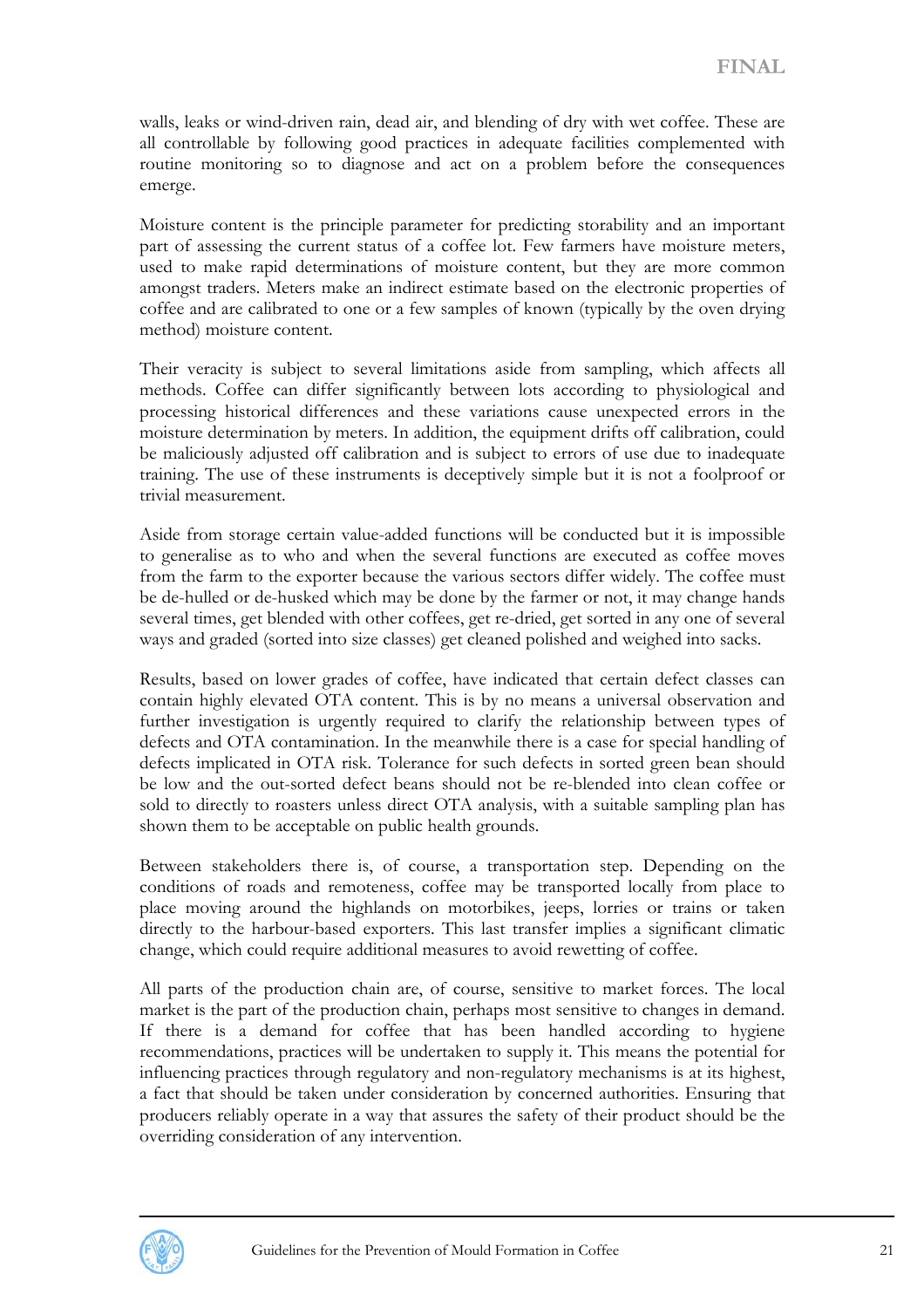Each of the stakeholders can contribute to protection of the coffee as it passes along the chain by establishing procedures to avoid accepting suspect coffee and avoiding practices that could contribute to a downstream problem. Once dried, the coffee must be protected from re-absorbing water, whether through contact with liquid water, blending with wet lots of coffee, absorption from damp surfaces or air or through redistribution of water within the lot. Defects associated with high levels of OTA should be reduced to acceptable levels. Protection from contamination by other materials forms another imperative.

- 1. Each operator should establish minimum requirements related to the hygienic condition of coffee presented for sale as well as a method of rapid assessment, before purchase, to assure that coffee conforms to established minimum acceptable criteria.
	- To the extent possible, develop a list of approved suppliers who adhere to recommended hygiene practice.
	- Establish a routine for rapid assessment of in-coming coffee to include, a method of sampling that presents a representative sub-sample of the incoming lot for moisture content determination, defect levels, general physical quality assessment and signs of mouldiness (visual or smell).
	- Use a spear to remove coffee from each sack and combine into one subsample. The sampling method must account for the fact that a lot may be an agglomeration or a blending of different sources so each bag must be sampled. A spear is the most convenient tool for assembling a representative sample and the uniformity of the lot should be assessed by visual impression as this is made.
	- If coffee is delivered in bulk, make up the sample by removing small aliquots regularly during unloading or with a specially adapted long spear if sampling is to precede unloading.
	- Use a well maintained and calibrated moisture meter to estimate moisture content. Moisture content is a good predictor of storability but not of past handling.
	- Aside from the basic records of purchase and sale where weights and prices will be recorded, maintain a complete record of the evaluations, moisture content, location of origin, and any feed-back from downstream (e.g. reports of cup quality, curing reports, complaints) that you may become aware of.
	- Improve the criteria according to which in-coming coffee is assessed based on an annual review of the records. Match as much as possible the receiving assessments with the outcome of more detailed or specific assessments. Of course, the extent to which this is possible is limited by the need to pool batches of coffee.
- 2. The design and structure of the storage facilities play an important role in maintaining dryness and uniformity of the stored coffee. Storage facilities do not have to be expensive structures but they must be sound:

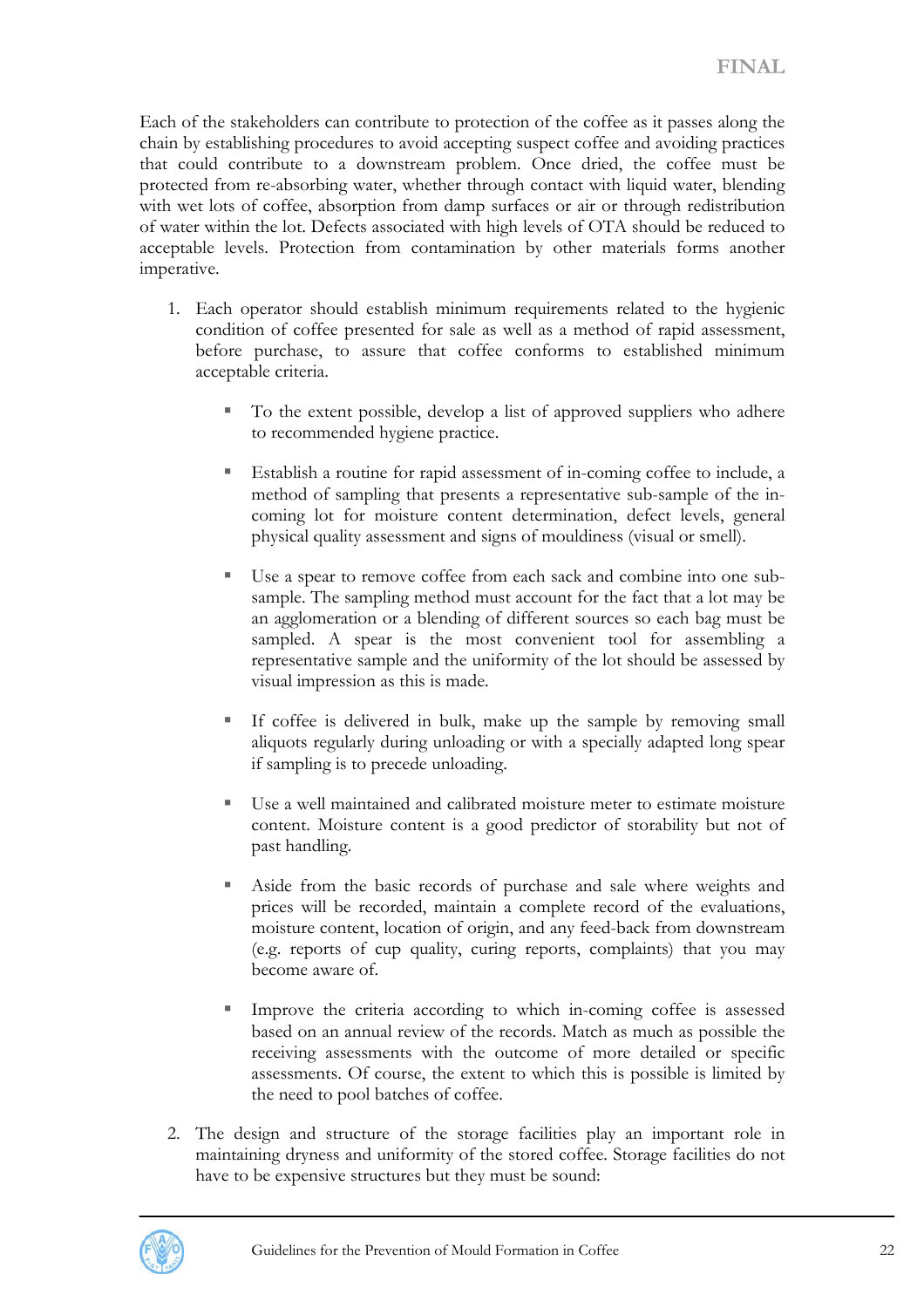- The best facility has a high ceiling and ample air circulation, cement floor with a damp-course and is not subject to local flooding, even during heavy rains. Assure the roof and any windows are sound and prevent water ingress. If possible, route any water supply around the storage area so any plumbing problems that might arise do not wet the coffee.
- Stored coffee should not be exposed to direct sunlight or located where there could be local heating that could lead to temperature differentials and water migration.
- If coffee is stored in bulk, the best arrangement is purpose-built silos with elevators. Less expensive but also effective for bulk storage is the slatted wooden bin ('*tuhla*'), which are not part of the outside walls and chocked up above the floor. A door formed of removable short slats held in rails allows convenient filling and removal of the coffee.
- 3. The objective of operating a storage facility is to optimise the organisation of the facility so that cross contamination and the reintroduction of moisture is prevented and execution of receiving, sale and value-added operations are facilitated. The quality of the product has to be preserved until it is sold to the next stakeholder in the marketing chain.
	- Maintain records of receiving so that the initial condition and age of all stocks is known.
	- If sacks are used for storage, do not stack them directly against walls and arrange them so that air can circulate freely. Use pallets to prevent direct contact with the floor.
	- Cleaning and maintenance programmes should be implemented to ensure that storage facilities are periodically inspected, cleaned and renewed.
	- Facility inspection should include checks for evidence of the coffee weevil. These insects can only survive in coffee too wet for suitable storage so an infestation signals the presence of wet coffee. Remedial measures should include eradication of the insect and correction of highmoisture problem.
	- Many operations, including farms, will need to maintain a separation of coffee types so they should plan the storage area and labelling system to accommodate this requirement. Coffee stores, including on-farm storage areas, should not be used for the storage of non-food materials that could lead to contamination or taints.
	- If appropriate to the period of storage, institute a monthly check of moisture content measurement of the stocks and take action accordingly. Possible remedial action in case of unacceptable moisture uptake from surrounding air could include activation of extractor fans or re-drying.
- 4. Cleaning and sorting of coffee should not result in physical damage to coffee that could make it more susceptible to contamination/deterioration, should not

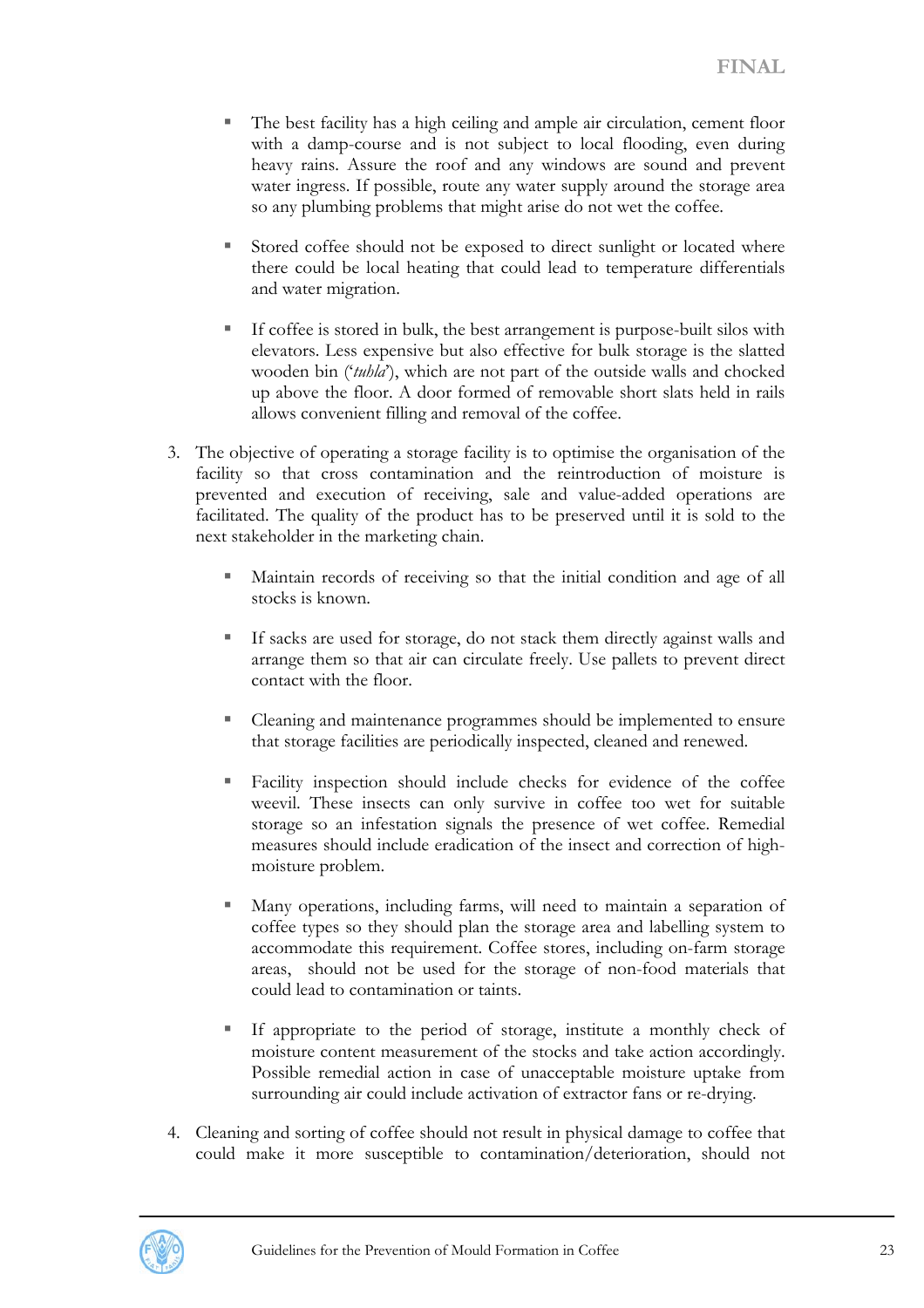introduce new contamination and should assure reduction of undesirable materials to acceptable levels, in accordance with pre-determined criteria.

- Cleaning and maintenance programmes should be implemented to ensure that the facility and equipment are inspected, maintained and thoroughly cleaned at regular intervals.
- When cleaning and sorting coffee is combined with storage, consideration should be given to measures, such as partition walls or extractor fans, to avoid contamination of post-cured coffee with the curing by-products of dust and foreign matter.
- Remove defects from main-crop production stream. Such off-grades should either be discarded or subject to screening before inclusion into to the human food chain. OTA can occur in coffee of any class, grade or origin and no certain pattern has emerged relating its occurrence to any region, practice or circumstance. However, its distribution within the classes of beans separated from bulk coffee is not uniform and there is evidence that defect beans and husk (also considered as a defect) sometimes contain substantially more OTA than the corresponding sound beans. Likewise, silverskin can contain a disproportionate amount of OTA compared to the sound bean. National authorities should provide clear guidance on the basis of further investigations of OTA contamination of defects.
- 5. Transport of coffee can be considered as an extension of storage of coffee but introduces distinct practical challenges in meeting the storage strictures of avoidance of re-wetting, from whatever source, maintaining uniformity of temperature and preventing contamination by non-food foreign materials.
	- Where appropriate operators should develop a list of approved transport service-providers who operate in a way that is consistent with good hygiene practices for transport of coffee.
	- Inspect the vehicle for residues from previous loads and holes that could allow penetration of water or exhaust fumes to the cargo. Pay particular attention to the floor and around wheel wells since water from the road surface, even after light rains, could be channelled into the cargo bay by the wheels.
	- Regular maintenance of the vehicle is particularly important since a breakdown could lead to unexpected exposure in the open.
	- The longer the period in transport, the more important is the condition of the vehicle or container and the requirements of their use.